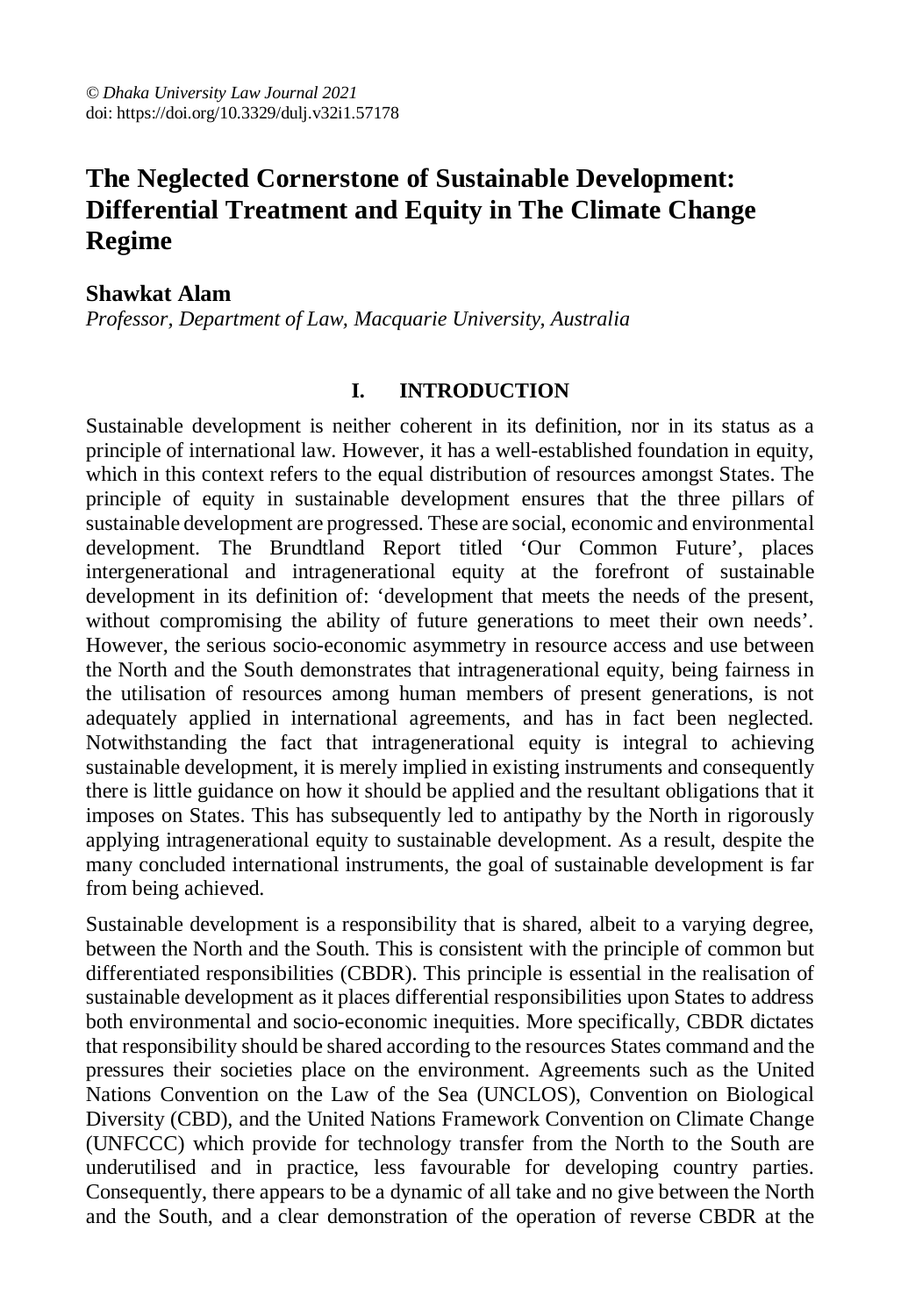expense of the common goal of sustainable development.

International law and policy-making bodies may have embraced principles of sustainable development, however it is often argued that the newly emerging laws are lacking sufficient procedural detail about how to manage the implementation, development and enforcement of laws, regulations and international agreements, as they conceptually emerge relating to sustainable development.

Sustainable development principles are on the agenda in the UN legal system, in the minds of the Courts and form part of the claims brought before the legal system by state and individual claimants in conjunction with broader legal claims under human rights, trade and other legal banners. Indeed, sustainable development is not a standalone concept requiring its own special regime for enforcement or compliance monitoring. The appropriate systems are already in place, and it should be considered how this system can be fully exploited for the achievement of sustainable development goals.

Against this setting, this article firstly conducts an analysis of the relationship between sustainable development and the principle of CBDR. This article analyses the status of the CBDR principle in international law, followed by an examination of the ongoing tension between developed and developing countries regarding the meaning and operation of the CBDR principle. In the subsequent parts, this article then examines the extent to which the CBDR principle is reflected within provisions for adaptation finance and technology transfer and addresses the implications the operation of such provisions have on the achievement of sustainable development. It will be concluded that while sustainable development is a well-established concept in international law, the neglect of intragenerational equity and CBDR due to a lack of will from developed countries has resulted in a significant failure of sustainable development implementation.

## **II. SUSTAINABLE DEVELOPMENT AND THE UNDERPINNINGS OF CBDR**

## **A. CBDR and Sustainable Development**

The inception of sustainable development is considered to have occurred at the UN Stockholm Conference on the Human Environment. At Stockholm, the conflicts between the environment and development were first acknowledged. Further, in the 1980 World Conservation Strategy of the IUCN, which argued for conservation as a means to assist development and specifically for the sustainable development of species, ecosystems and resources.<sup>1</sup>

Nonetheless, the term sustainable development rose to the fore internationally in 1987

l <sup>1</sup> Kates Robert, Thomas Parris and Anthony Leiserowitz, 'What is Sustainable Development? Goals, Indicators, Values, and Practice' (2005) 47(3) Environment: Science and Policy for Sustainable Development 8; Tom Edwards, 'Sustainable Development' (2009) Briefing Paper No 4/09, Parliamentary Library, New South Wales, 3.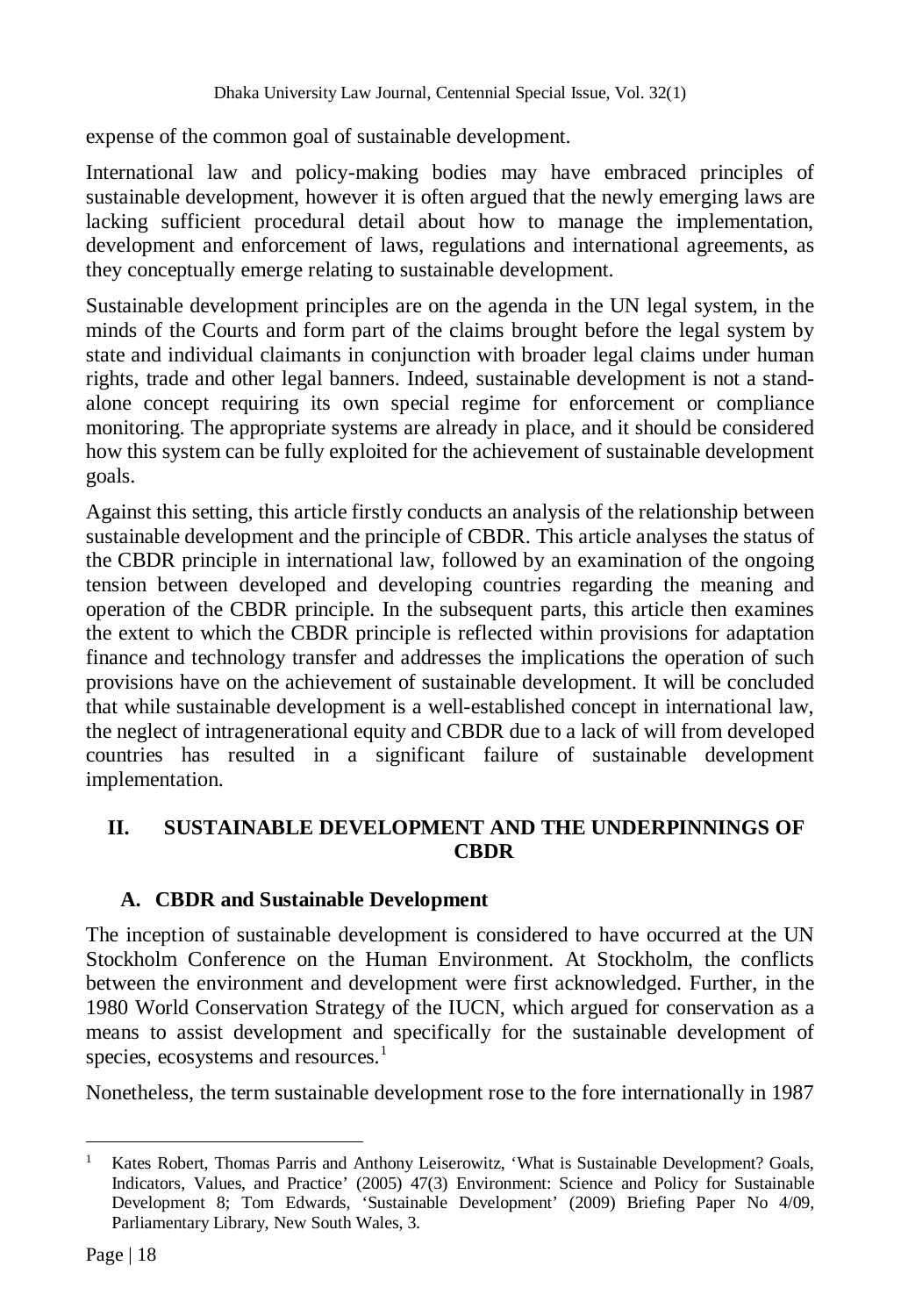with the release of the World Commission on Environment and Development's *Our*  Common Future report,<sup>2</sup> also commonly referred to at the 'Brundtland Report' attributed to the fact it was authored by the committee chair, Gro Harlem Brundtland.

The Brundtland Report is acknowledged as providing the first official statement on sustainable development, although similar concepts had been propounded by various others in the decades prior. The Report articulated the core goals and principles associated with the early conception of sustainable development and sought to mandate that the world respond to the pervasive economic, social and environmental challenges that were apparent at the time the report was released. Critically, the Brundtland Report is credited with articulating the most widely accepted definition of sustainable development, which is:

'development that meets the needs of the present without compromising the ability of future generations to meet their own needs'.<sup>3</sup>

This definition aligns with the view propounded in the Brundtland Report that 'humanity has the ability to make development sustainable; to ensure that it meets the needs of the present without compromising the ability of future generations to meet their own needs'.<sup>4</sup> The view of the World Commission on Environment and Development was that the world could no longer feign ignorance in regard to the detrimental impacts of unsustainability on the environment and society. For this reason, the WCED sought to ensure that sustainable development remain a prominent element of economic dialogue into the future.

The concept of sustainable development was endorsed by various governments and political leaders around the world, subsequent to the WCED. This followed the WCED's identification of political commitment as critical to the sustainable development enterprise; indeed, as the report stated, 'in the final analysis, sustainable development must rest on political will', since the 'bodies whose policy actions degrade the environment' need to be made 'responsible... to prevent that degradation'.<sup>5</sup> As a meta-policy, sustainable development provided the overarching normative and political architecture of sustainability, the responsibility was left with the respective global governments to facilitate it.<sup>6</sup>

The concept of sustainable development was elaborated upon through various documents and legal instruments agreed to at the 1992 Earth Summit held in Rio de Janeiro, Brazil (the United Nations Conference on the Environment and Development or UNCED). Five key documents were signed at the Earth Summit; the Rio Declaration on Environment and Development, Agenda 21, the Convention on Biological

<sup>&</sup>lt;sup>2</sup> Giorel Curran and Robyn Hollander, '25 Years of Ecological Sustainable Development in Australia: Paradigm Shift or Business as Usual?' (2015) 22(1) Australian Journal of Environmental Management 2, 2.

<sup>3</sup> World Commission on Environment and Development, *Our Common Future* (Oxford University Press 1990) 392.

<sup>4</sup> Ibid.

<sup>5</sup> Ibid 17.

<sup>6</sup> Giorel Curran and Robyn Hollander (n 2) 2.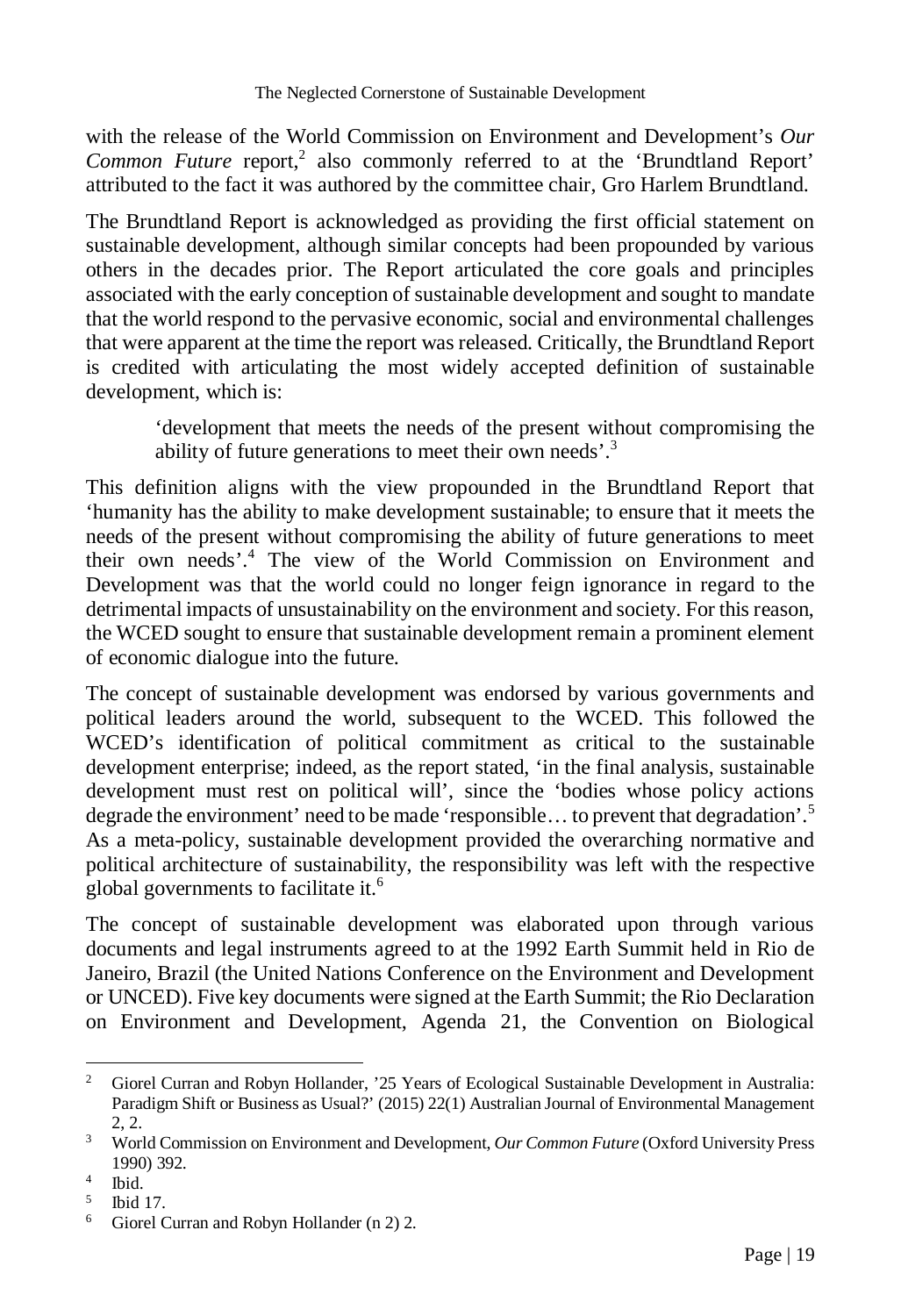Diversity, the United Nations Framework Convention on Climate Change and the Statement of Forest Principles. As instruments of international law, state sovereignty precludes these documents from being legally binding. Nonetheless, the principles they espoused are highly relevant to the concept of sustainable development as it currently exists. In particular, the Rio Declaration enunciated the key principles of sustainability, including the principle of integration, the precautionary principle, the principle of intergenerational equity and the polluter pays principle.

## **B. CBDR and its Convergence with Intragenerational Equity**

The CBDR principle is regarded as a principle of sustainable development.<sup>7</sup> In essence, the dimensions of sustainable development are very much present in the concept of CBDR and vice versa. For instance, both the concept of sustainable development and CBDR prioritises needs among the economic, social and environmental spheres. CBDR assists States to proceed towards sustainable development that comprises all three aspects of economic, social and environmental sustainability.<sup>8</sup> The CBDR principle shares an important feature of sustainable development where its constituent elements are very much interdependent as the relationship between poverty, environmental degradation and economic development.<sup>9</sup>

The crucial point of the definition of sustainable development established by the Brundtland Report is its focus on 'equity'. In this context it refers to meeting the needs of all people whether rich or poor and whether living present or in the future. On equity between generations, the Brundtland Report emphasises both intergenerational and intragenerational equity. According to the *Declaration on the Responsibilities of the Present Generations towards Future Generations* (UNESCO, 1997), present generations ought to be careful to utilize natural resources fairly and have a responsibility to leave future generations an earth which is not irrevocably damaged by human activity (Article 4). Apart from human activity, economic activities of countries to meet existing needs should not exhaust the environment so much that people will not be capable of meeting their needs in the future.

Intragenerational equity, on the other hand, refers to fairness in utilisation of resources among human members of present generations, both domestically and globally.<sup>10</sup> Intragenerational equity is intimately related to the developing-developed State

 $\overline{a}$ <sup>7</sup> The International Law Association's New Delhi Declaration of Principles of International Law Relating to Sustainable Development has included CBDR as one of the leading principles of sustainable development law: 'ILA New Delhi Declaration of Principles of International Law Relating to Sustainable Development' UN World Summit on Sustainable Development (Johannesburg 26 August – 4 September 2002) (6 April 2002) UN Doc A/CONF.199/8.

<sup>&</sup>lt;sup>8</sup> Tuula Kolari, The Principle of Common but Differentiates Responsibilities as Contributing to Sustainable Development through Multilateral Environmental Agreements' in Hans Christian Bugge and Christina Voigt (eds), *Sustainable Development in International and National Law* (Europa Law Publishing 2008) 251, 259

<sup>9</sup> Ibid.

<sup>&</sup>lt;sup>10</sup> G F Maggio, 'Inter/intra-generational Equity: Current Applications under International Law for Promoting the Sustainable Development of Natural Resources' (1997) 4 Buffalo Environmental Law Journal 161, 162.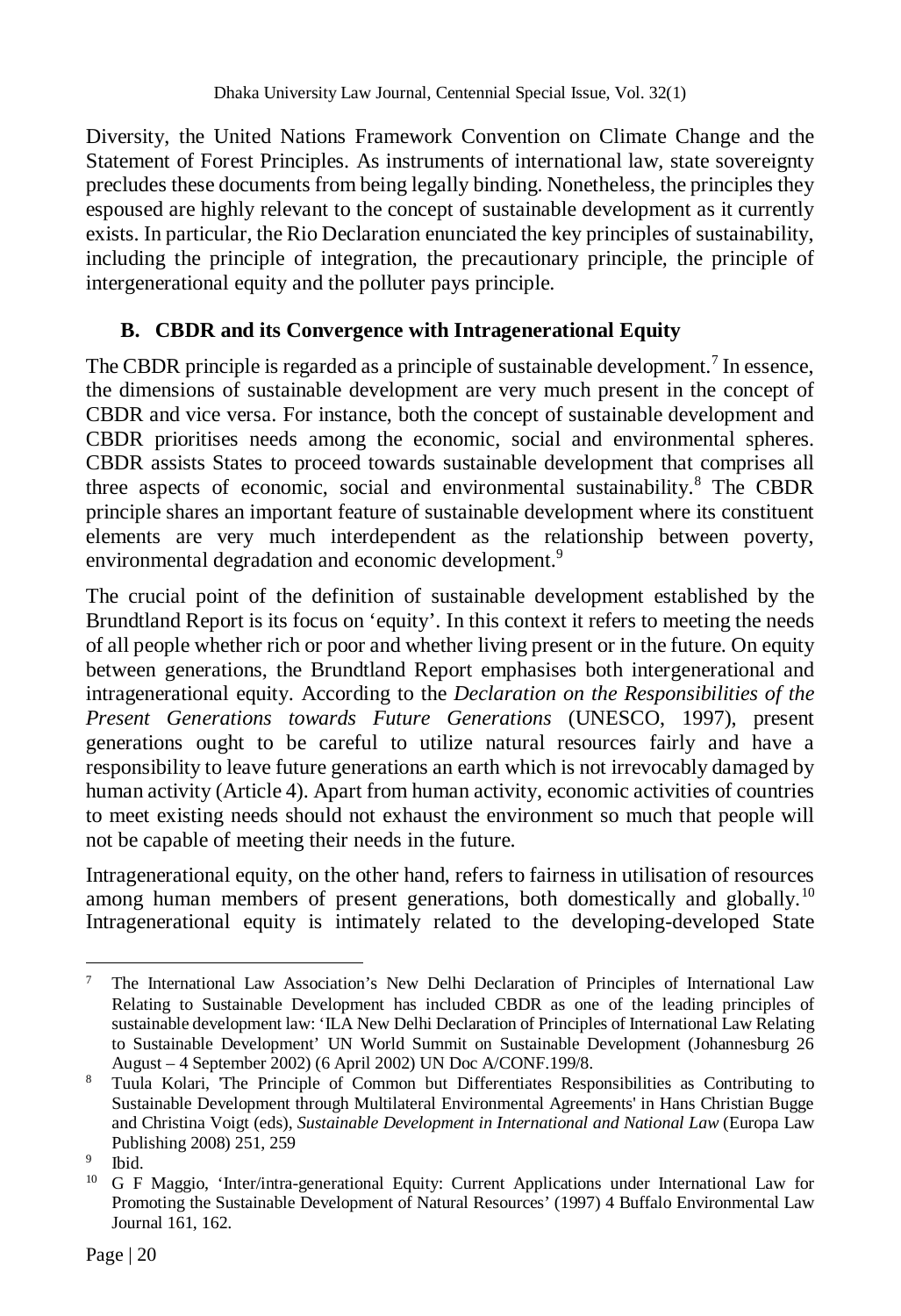controversy. Intragenerational equity dictates that developed countries, having ownership over the bulk of the resources and technology, and wealth accrued through exploitation of those resources, bears the burden of ensuring that equitable distribution occurs. The principle of intragenerational equity takes more concrete shape in the CBDR principle which states that responsibility should be shared according to the resources States command and the pressures their societies place on the environment.<sup>11</sup>

Intragenerational equity is far from being an enforceable right in law. As such, vulnerable countries which have the greatest need to enforce the right to intragenerational equity have no reprieve for the inequalities faced. The Brundtland Report explicitly contextualises environmental sustainability as an issue of, not only intergenerational but also intragenerational equity (WCED, 6, 11, 43, 52).<sup>12</sup> The Brundtland Report emphasised that intergenerational equity is logically extendible to equity within each generation.<sup>13</sup> John Ntambirweki argues:

It is presumptuous to speak of intergenerational equity when there is no intragenerational equity. There could be no greater disservice to the human species than the passing of present intragenerational inequities to future generations. This disservice lies not in the morality of the deed, but rather in the fact that the earth's single environment is crucial to the survival of humanity as a whole. Without righting the wrongs of today, and extinguishing present inequalities, there will remain nothing to bequeath to the future.<sup>14</sup>

Okereke pertinently observed that 'the struggle to secure intragenerational equity in the context of global environmental regimes can be conceived as a counter hegemonic project driven mainly by developing countries'.<sup>15</sup>

## **III. SITUATING CBDR AS A BRIDGE ACROSS THE NORTH-SOUTH DIVIDE**

## **A. Whose Law? The North-South Divide**

There has been increasing recognition of the CBDR principle in international environmental law. It apprehends the notion of differential treatment towards developing countries,  $^{16}$  and has developed from the recognition that the 'special needs of developing countries must be taken into account in the development, application and interpretation of rules of international environmental law'.<sup>17</sup> Principle 7 of the *Rio* 

 $\overline{a}$ <sup>11</sup> 'Report of the United Nations Conference on Environment and Development' (12 August 1992) UN Doc A/CONF.151/26, vol 1 annex I ('The Rio Declaration on Environment and Development') principle 7.

<sup>&</sup>lt;sup>12</sup> Chukwumerije Okereke, 'Global Environmental Sustainability: Intragenerational Equity and Conceptions of Justice in Multilateral Environmental Regimes' (2006) 37 Geoforum 725, 726.

<sup>13</sup> Lavanya Rajamani, *Differential Treatment in International Environmental Law* (Oxford University Press 2006) 153.

<sup>&</sup>lt;sup>14</sup> John Ntambirweki, 'The Developing Countries in the Evolution of an International Environmental Law' (1995) 14 Hastings International and Comparative Law Review 905, 924.

<sup>15</sup> Chukwumerije Okereke (n 12) 735.

<sup>16</sup> Lavanya Rajamani (n 13) 129.

<sup>17</sup> Philippe Sands and Jacqueline Peel, *Principles of International Environmental Law* (4th edn, Cambridge University Press 2018) 244.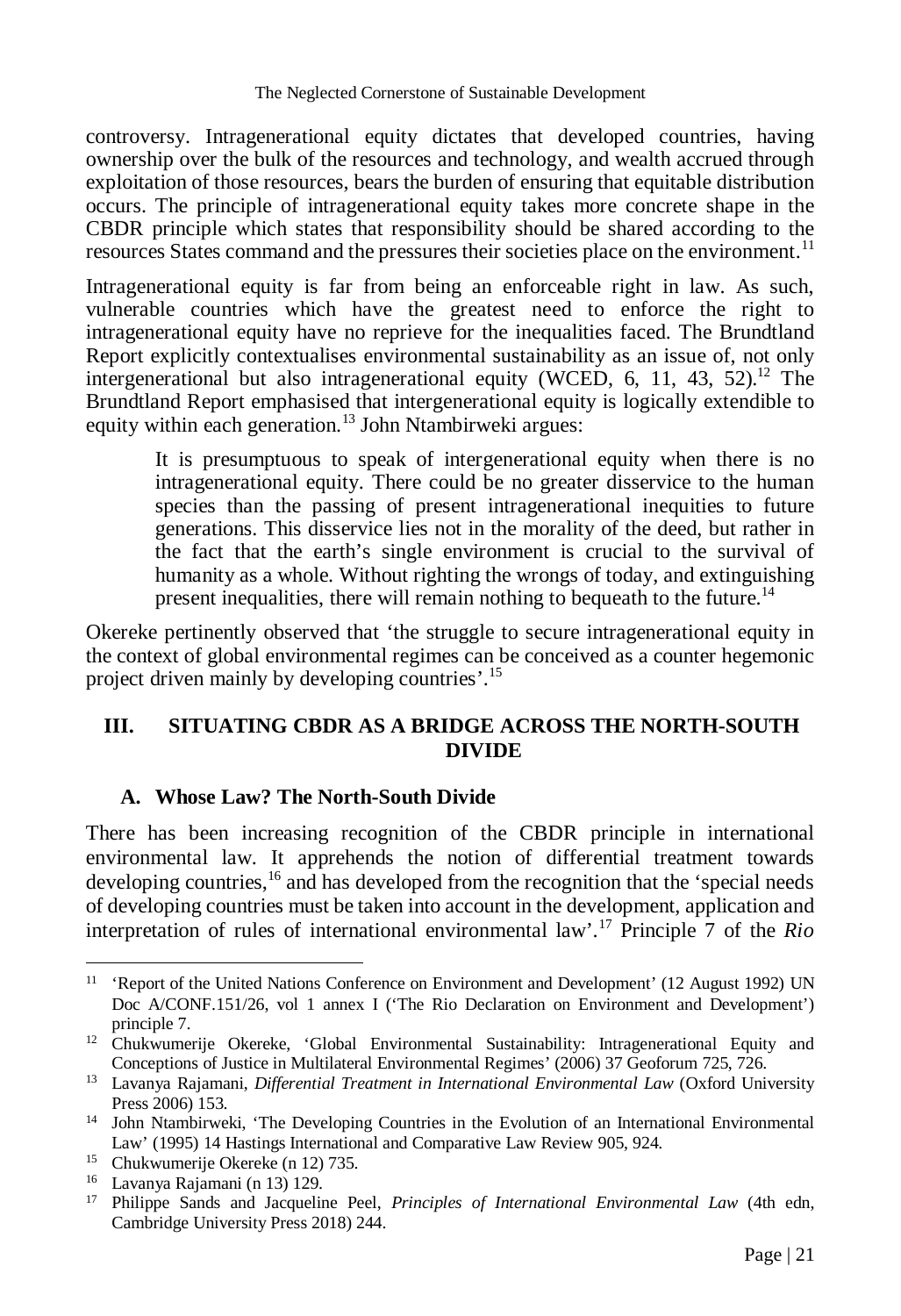*Declaration* states that:

In view of the different contributions to global environmental degradation, States have common but differentiated responsibilities. The developed countries acknowledge the responsibility that they bear in the international pursuit to sustainable development in view of the pressures their societies place on the global environment and of the technologies and financial resources they command.

It is unequivocally accepted that two predominant thoughts emanate from Principle 7 of the *Rio Declaration*: the existence of a 'common responsibility' of States for the protection of environment and the more contentious aspect of 'differentiated responsibility' of States according to their contribution to environmental harm and the capacity to address it.<sup>18</sup> The notion of 'common responsibility' derives from the notions of 'common concerns', 'common heritage of humankind' and the 'province of humankind'.<sup>19</sup> The common responsibility in the CBDR principle signifies the principle of cooperation among States to prevent and respond to transboundary pollution.<sup>20</sup> Yamin and Depledge emphasise the common concern aspect underlying CBDR as opposed to differential treatment more generally.<sup>21</sup> Yamin and Depledge state that the principle of CBDR, 'in essence refers to the fact that certain problems affect and are affected by all nations in common… and that the resulting 'responsibilities' ought to be differentiated because not all nations should contribute equally to alleviate the problem.<sup> $22$ </sup> In addition to recognising the broad distinctions between states on the basis of their responsibility for causing environmental harm, this fundamental distinction between the North and South acknowledges that people are affected by environmental degradation to varying degrees; the poor most severely. There is, therefore, a need to strengthen the capacity of the poor and their representatives to defend their environmental rights to ensure weaker sections of society are not harshly prejudiced by environmental degradation and instead enjoy their right to live in a social and physical environment that respects and promotes their dignity.

The *Rio Declaration* was a key moment in the history of sustainable development as it constituted a universal acceptance by states of their rights and responsibilities in achieving sustainable development. It is a document that reflects the North-South interests more distinctly and even-handedly than has been seen before, or, indeed, since. Principle 3 of the *Rio Declaration* recognises the "right to development" of states as sovereign. However, sustainable development poses a limit on this sovereignty by requiring that the right to development be subjected to the caveat that developmental

<sup>&</sup>lt;sup>18</sup> Philippe Sands and Jacqueline Peel (n 17) 244; Lavanya Rajamani (n 13) 133; Christopher D. Stone, 'Common but Differentiates Responsibilities in International Law' (2004) 98(2) American Journal of International Law 276, 276-7.

<sup>19</sup> Lavanya Rajamani (n 13) 134.

<sup>20</sup> Ibid.

<sup>21</sup> Farhana Yamin and Joanna Depledge, *The International Climate Change Regime: A Guide to Rules, Institutions and Procedures* (Cambridge University Press 2004) 69.

<sup>22</sup> Ibid.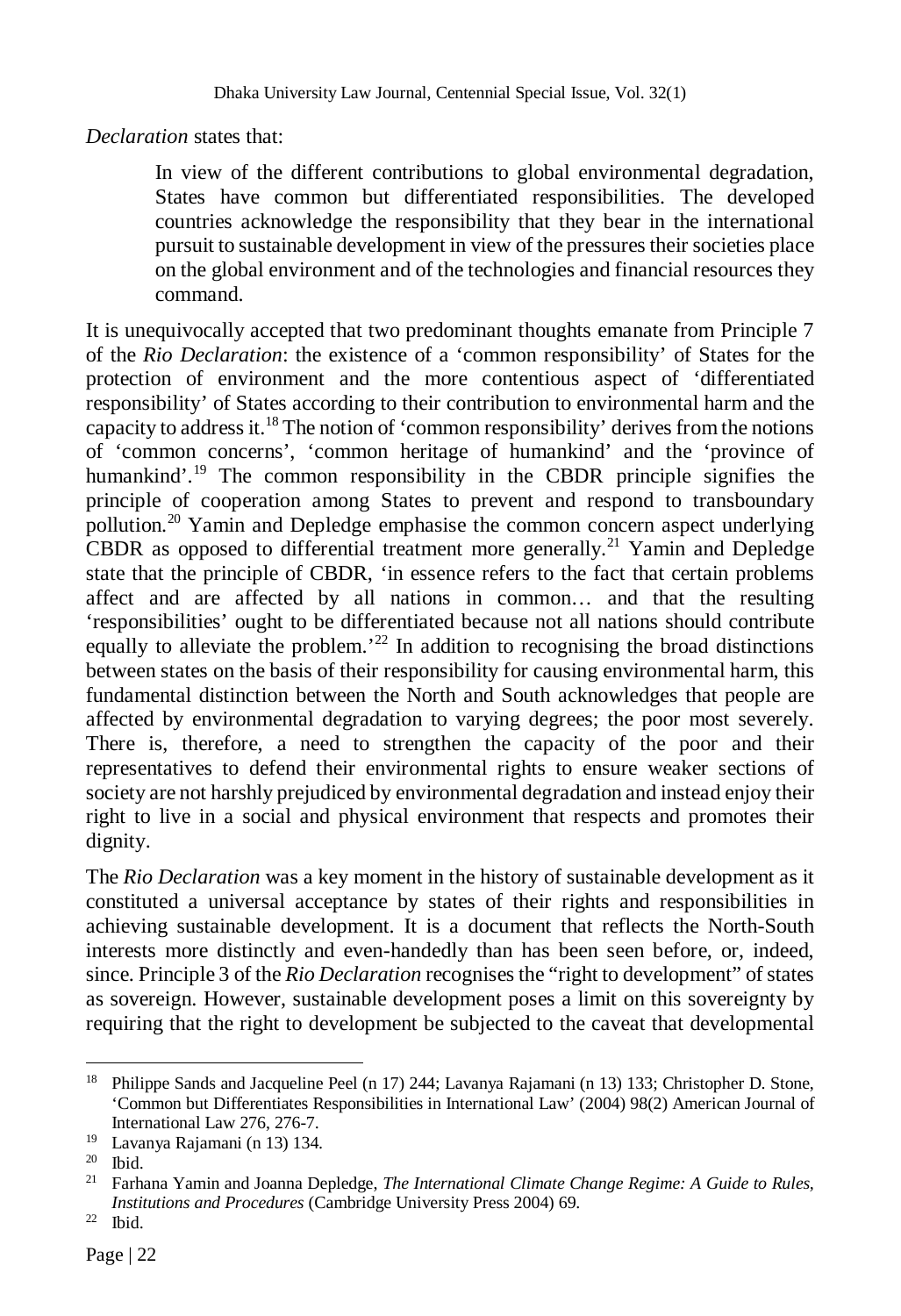and environmental needs of present and future generations are not compromised, though developing countries insist that their rights to development should not be sacrificed for the protection of the environment. The argument is that developed countries are developed precisely because of their earlier unsustainable practices of natural resource exploitation prior to the genesis of modern environmental consciousness and the growth of supra-governmental regulation coming into being, attendant upon this new awareness. It is argued that it is only fair that developing countries should not be required to suffer restrictions to their right to development to the same extent as those countries have already enjoyed the fruits of uninhibited development without environmental regulation.

In this way, Principle 7 is important in providing that States have a common but differentiated responsibility to pursue sustainable development. This is a key concession for developed states, acknowledging their responsibility in the pursuit of sustainable development, considering the impacts of their societies on the global environment, the technologies they employ and the financial resources they have to spend. By making this concession, developed countries accepted in Principle 7 the obligation to share knowledge, transfer technologies and financially assist developing countries to achieve the sustainable development goals. What was essentially agreed to in this Principle was the need for cooperation in capacity building so that sustainable development goals could be delivered. Similarly, the Johannesburg Summit (2002) witnessed high level and diverse participation. The 'holistic approach' taken, through investments and capacity building, was a step forward to enable effective implementation of sustainable development. The Millennium Declaration consolidated previous international agreements and ushered the way forward.

In practical terms, the application of the CBDR principle has certain essential consequences.<sup>23</sup> First, it requires all concerned states to take part in international response measures aimed at tackling environmental problems. Second, it leads to the adoption and implementation of environmental standards which impose different commitments for different states. Overall, this principle is intended to promote fairness and equity. Although the CBDR principle has remained at the centre of the sustainable development agenda, $^{24}$  the true nature of its application remains uncertain and sometimes controversial. Promises of aid and technology transfer are unfulfilled or regressive. Soft laws and consensus-based statements are difficult to enforce when international institutions fail to offer clear direction on sustainable development. Without embracing equity as the central tenant of sustainable development, there can be no wholesale adoption of the SDGs across the North and the South. At the same time, there are diverse opinions and priorities not only between the Global South and the Global North but also within the Global South.

 $\overline{a}$ <sup>23</sup> Ashfaq Khalfan, 'The Principle of Common but Differentiated Responsibilities: Origins and Scope' (Paper presented to the World Summit on Sustainable Development Johannesburg, South Africa, 26 August 2002) <http://cisdl.org/public/docs/news/brief\_common.pdf> accessed 29 January 2021.

<sup>24</sup> UNGA 'The Future We Want' UNGA Res 66/288 (27 July 2012) UN Doc A/RES/66/288; UNGA 'Transforming our World: The 2030 Agenda for Sustainable Development', UNGA Res 70/1 (25 September 2015) UN Doc A/RES/70/1.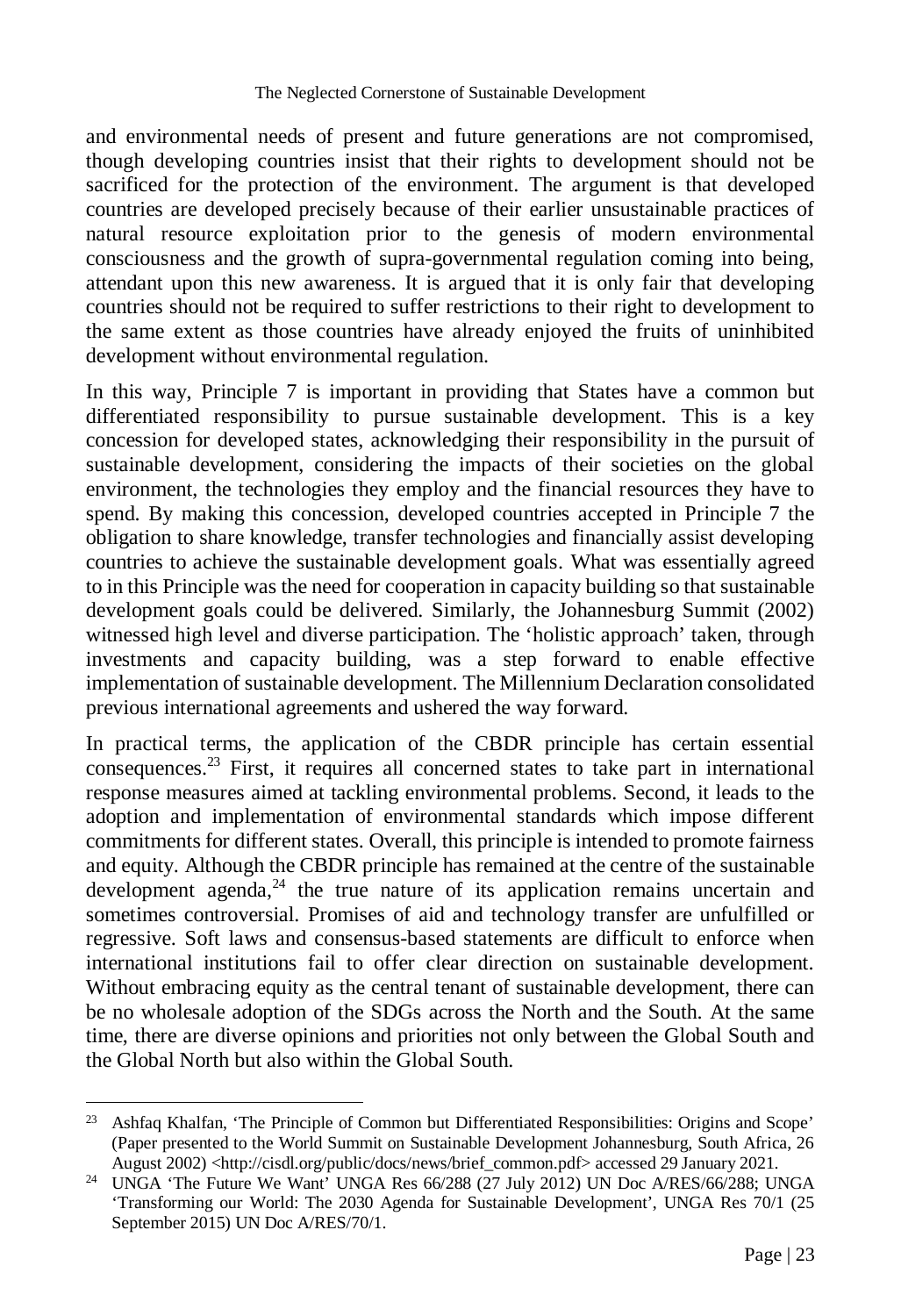## **B. Markers of Differentiation: Contribution, Capacity and Needs**

There are a number of approaches to the operation of differential treatment. The arguments fall under three different headings. contribution, capacity and needs.<sup>25</sup> With regard to contribution there is a 'striking asymmetry' between developed and developing countries concerning resource exploitation and related environmental damage.<sup>26</sup> The capacity criterion justifies differential treatment on the grounds that developed states have a greater current ability to absorb the consequences of environmental degradation and should therefore shoulder a greater burden in terms of obligations. As with 'contribution', this idea is upheld in legal instruments in the context of discussing the general commitments of nations. The United Nations Environment Programme (UNEP) has underlined the central importance of 'development', stating that the emphasis on respective capabilities is related to different levels of development.<sup>27</sup> Differentiation with regard to capacity does not simply translate into greater expenditure on environmental protection measures. Generally, developed countries enjoy more mature economies that can absorb such expenditure and do not have to balance dual and often conflicting goals such as environmental protection and poverty eradication. The preoccupation amongst developing countries to alleviating poverty can be viewed as impacting upon the capacity to ameliorate environmental degradation but this resonates more strongly with the third justification for differential treatment – 'needs.' Differentiation in this way would ensure that those deserving of assistance receive it and those not deserving do not. Differentiation on the basis of needs is particularly relevant to this article and is explicitly endorsed in the preamble to the UNFCCC that recognizes that 'sustainable growth' and the 'eradication of growth' are the legitimate priorities of developing countries.<sup>28</sup>

Rajamani identifies three ways in which differential treatment operates in the context of international environmental legal instruments:

- Provisions that differentiate between developed and developing countries with regard to the central commitments of the particular agreement;
- Provisions that differentiate between developed and developing countries with respect to implementation, for example delayed compliance and reporting schedules, permission to adopt subsequent base years and soft approaches to non-compliance; and
- Provisions that grant assistance, *inter alia*, financial and technological.<sup>29</sup>

 $\overline{a}$ <sup>25</sup> Lavanya Rajamani (n 13).

<sup>26</sup> Andrew Hurrell and Benedict Kingsbury, 'An Introduction' in Andrew Hurrell and Benedict Kingsbury (eds), *The International Politics of the Environment* (Clarendon Press 1992) 39.

<sup>27</sup> United Nations Environment Programme*, Final Report of the Expert Group Workshop on International Environmental Law aiming at Sustainable Development* (UNEP, 1996) para 43(a).

<sup>&</sup>lt;sup>28</sup> United Nations Framework Convention on Climate Change (adopted 9 May 1992, entered into force 24 March 1994) 1771 UNTS 107 (UNFCCC) Preamble.

<sup>29</sup> Lavanya Rajamani (n 13) 93.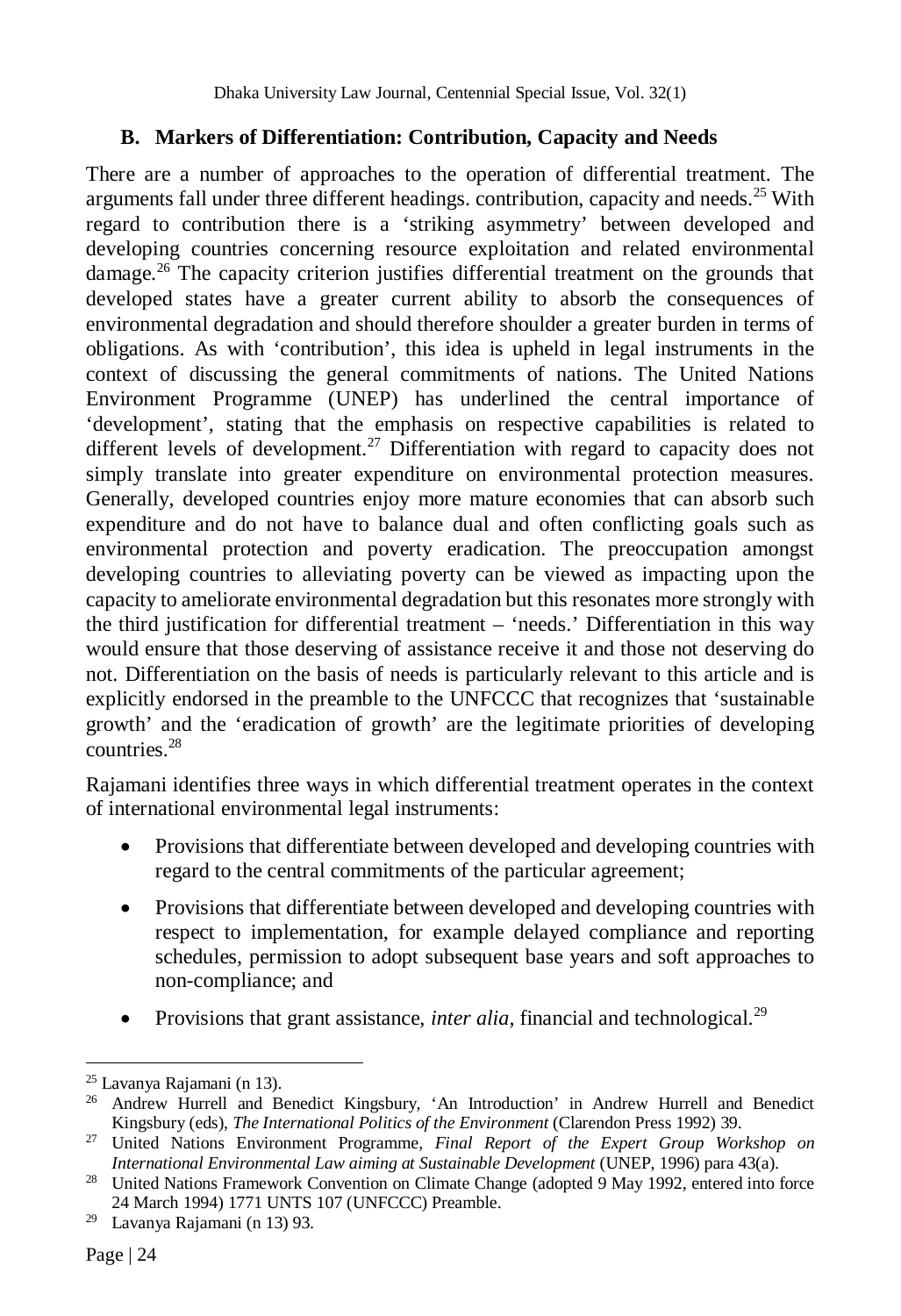In practice, most international environmental instruments contain provisions that assist developing countries to fulfil their obligations in recognition of the fact that they face significant economic and technical capacity constraints that enhance their existing vulnerabilities to the impacts of climate change. The provision of financial resources is often described as being 'new and additional in order to meet 'full incremental costs' of compliance.<sup>30</sup> Similarly, numerous treaties and soft law agreements have recognised that the provision of technology transfer to developing countries is necessary for climate change mitigation and adaptation, and in turn sustainable development.<sup>31</sup>

Yet this raises a central dilemma that plagues the operation of CBDR. As Rajamani outlines:

Both at the negotiations, and in the scholarly literature, there are at least two incompatible views on its [CBDR] content. One, that the CBDR principle is 'based on the differences that exist with regard to the level of economic development.' And the other, that the CBDR principle is based on 'differing contributions to global environmental degradation and not in different levels of development.<sup>32</sup>

## **C. Historical Contribution to Climate Change**

Developed countries' excessive use of environmental resources has rendered the condition of the global environment deplorable. Small Island States and the African dry regions that have emitted the least Greenhouse Gases (GHGs) are the most vulnerable to the adverse impacts of climate change. Some of these countries and regions are likely to lose their territories to climate change, though their contribution in bringing on this state of play is meagre. This presents a clear case of historical injustice from which a valid claim for recognition, compensation, and correction could arise.<sup>33</sup> Indeed, such obligations have been reflected in the Beijing Ministerial Declaration on Environment and Development, which declared that:

While the protection of the environment is in the common interests of the international community, the developed countries bear the main responsibility for the degradation of the global environment. Ever since the industrial revolution, the developed countries have over-exploited the world's natural resources through unsustainable patterns of production and consumption, causing damage to the global environment, to the detriment of the developing countries<sup>34</sup>

 $\overline{a}$ <sup>30</sup> Ibid 108.

<sup>31</sup> Intergovernmental Panel on Climate Change, *Methodological and Technological Issues in Technology Transfer* (Special Report of IPCC Working Group III, 2000) 16, 87. See, eg, Kyoto Protocol to the United Nations Framework Convention on Climate Change (adopted 11 December 1997) 2303 UNTS 162 (Kyoto Protocol) 3.14; Paris Agreement (adopted 12 December 2015, entered into force 4 November 2016) UNTS No 54113 (Paris Agreement) art 10.2.

<sup>32</sup> Lavanya Rajamani, 'From Berlin to Bali and Beyond: *Killing Kyoto Softly?*' (2008) 57 International and Comparative Law Quarterly 909, 911.

<sup>33</sup> Lavanya Rajamani (n 13) 139.

<sup>34</sup> UNCED, Beijing Ministerial Declaration on Environment and Development (19 June 1991) UN Doc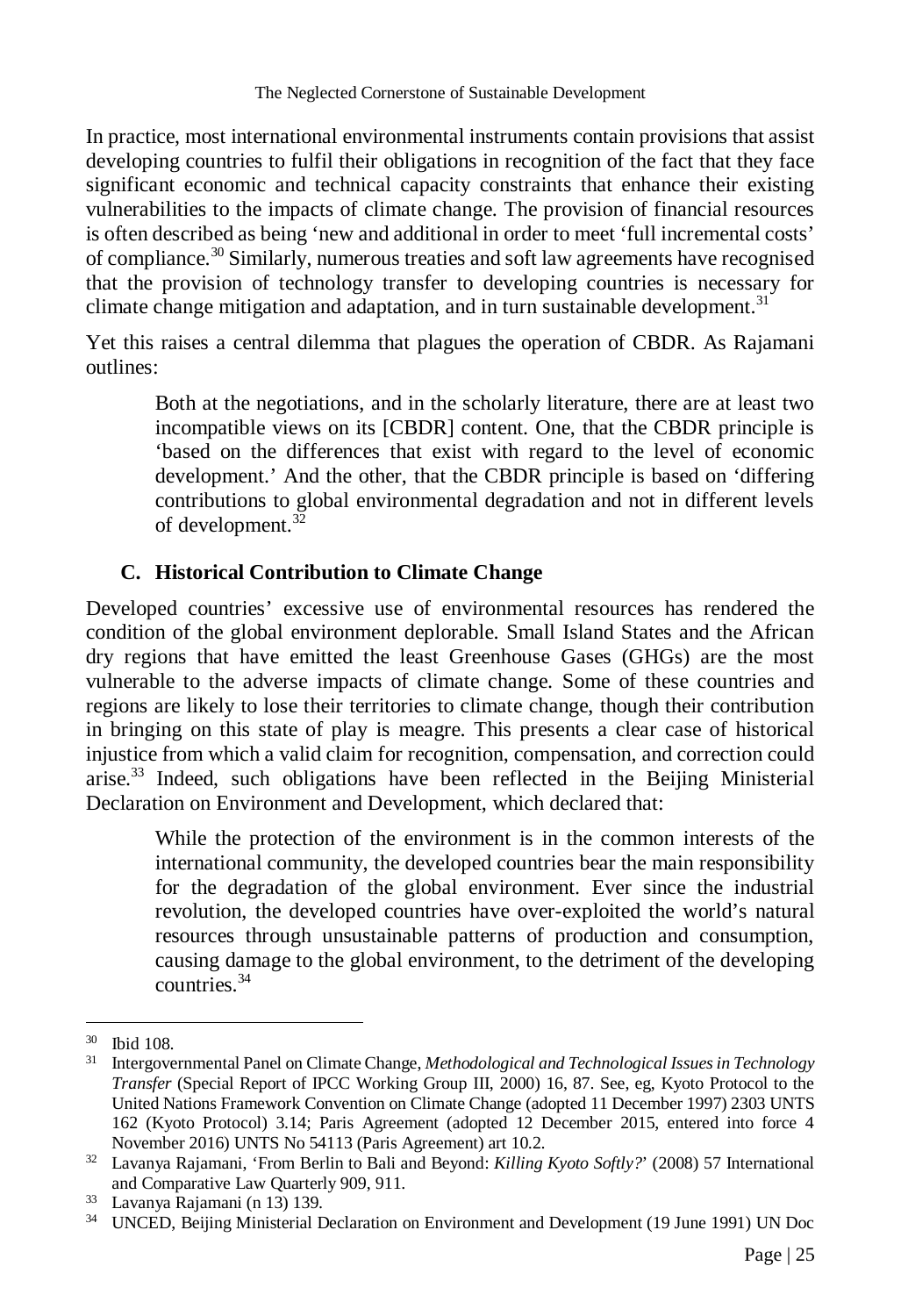Since the appearance of climate change on the international political agenda, developing countries strongly argued for turning CBDR into practice through the concept of historical responsibility.<sup>35</sup> The Group of 77 (G-77) expressed at the onset of the UNFCCC negotiations:

Since developed countries account for the bulk of the production and consumption of environmentally damaging substances, they should bear the main responsibility in the search for long-term remedies for global environment protection and should make the major contribution to international efforts to reduce the consumption of such substances.<sup>36</sup>

Historical responsibility was prioritised in the submission by Brazil (known as the 'Brazilian Proposal') prior to the Kyoto Protocol suggesting that Annex 1 burdens should be based on the relative levels of past emissions and their effects as manifested in the present climate.<sup>37</sup> On the other hand, most developed countries, particularly the United States, take position against recognising any kind of historical responsibility and emphasise that the leadership role of developed countries is based on their wealth, technical expertise and capabilities.<sup>38</sup> Also, it has been argued, drawing upon the absence of a clear provision on historical responsibility in Article 3 of the UNFCCC, that UNFCCC does not recognise historical responsibilities of developed countries. However, as noted above, Article 3 must be read along with the Preamble of the UNFCCC, which does show a recognition of the historical contribution of developed countries.

Insofar as the present generations of developed countries are benefitting from the actions of the past generations in borrowing from the earth's assimilative capacity, they must be held morally responsible for the consequential liabilities.<sup>39</sup> Rajamani argues to hold developed countries legally responsible for their historical wrongs by applying the principle of respect for the sovereignty of other States. She argues

If the international community has any sympathy with Australia's claim that its sovereignty was adversely affected by the radioactive fallout from French nuclear tests in the Pacific, $40$  surely it must also recognise the legitimacy of claims from Tuvalu and other small island states that their sovereignty is fundamentally breached by GHG emissions from industrial countries. … in so

A/CONF.151.PC/85 annex, para 7.

<sup>&</sup>lt;sup>35</sup> Mathias Friman and Bjorn-Ola Linner, 'Technology Obscuring Equity: Historical Responsibility in UNFCCC Negotiations' (2009) 8(4) Climate Policy 339, 340

<sup>36</sup> G-77, 'Caracas Declaration of the Ministers of Foreign Affairs of the Group of 77 on the Occasion of the twenty-Fifth Anniversary of the Group' (1989) <https://www.g77.org/doc/Caracas%20 Declaration.html> accessed 28 January 2021.

<sup>&</sup>lt;sup>37</sup> UNFCCC, 'Proposed Elements of a Protocol to UNFCCC, presented by brazil in Response to the Berlin Mandate' (1997) FCCC/AGBM/1997/MISC.1/Add.3.

<sup>&</sup>lt;sup>38</sup> Duncan French, 'Developing States and International Environmental Law: The Importance of Differentiated Responsibilities' (2000) 49 International and Comparative Law Quarterly 35, 37.

<sup>39</sup> Lavanya Rajamani (n 13) 140; Henry Shue, 'Global Environment and International Inequality' (1999) 75(3) International Affairs 531, 536.

<sup>40</sup> *Application by Australia Instituting Proceedings, Nuclear Tests (Australia v France)* (1973) ICJ Proceedings, Nuclear Tests, Vol I, 14.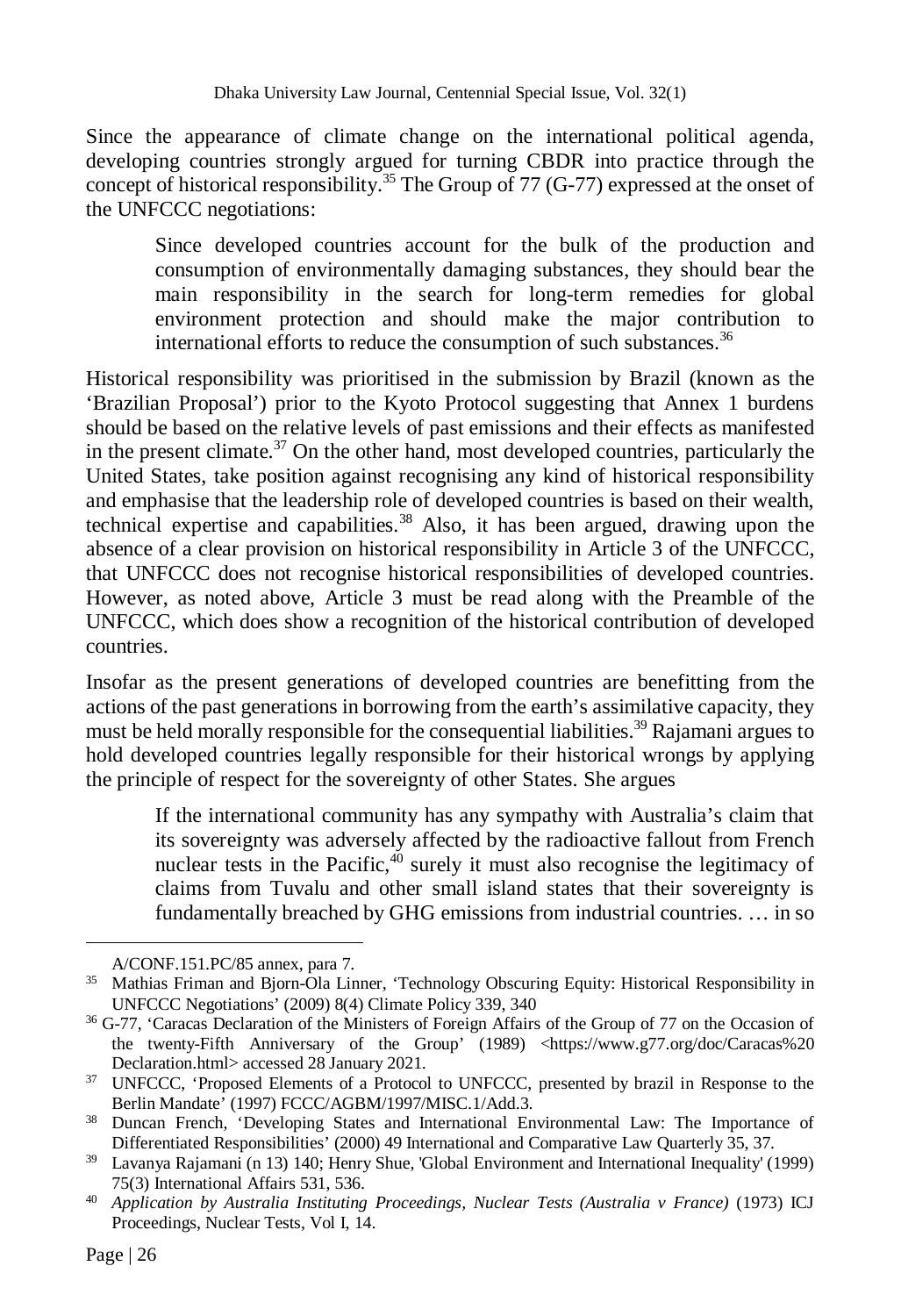far as it constitutes a historical wrong it could give rise to a valid claim for historical responsibility. $41$ 

Rajamani strongly critiqued the dubious actions of developed countries whereby they deny any historical responsibility but argue for recognition of entitlements based on historical GHG emissions.<sup>42</sup> This prevails in the current structure of the UNFCCC which accepts historical patterns of emissions as the basis for allocating mitigation commitments between developed countries.<sup>43</sup> Rajamani argued that '[i]f we are to accept historical entitlements… then surely we must also accept the inevitable truckle with historical wrongs'.<sup>44</sup>

The key underlying justification for a strong, legally mandated, international framework of adaptation is that developed countries are directly responsible for the impacts of climate change. Hence, logically, developed countries must bear responsibility for funding the costs of adaptation. Any commitments made by developed countries must also be built on an acceptance of this legal responsibility rather than assuming adaptation as a charity to the poor and vulnerable.<sup>45</sup> The aim of future negotiations should aim at building on this legal foundation in order to strengthen the funding and technological support that is available to vulnerable countries.<sup>46</sup>

Furthermore, the Commission on Sustainable Development affirms that developed countries bear a special responsibility in the context of CBDR, because the major cause of the continued deterioration of the global environment is the unsustainable pattern of consumption and production in industrialised countries. $47$  Evidence of developed nations' disproportionate environmental impacts was assessed by the New Economics Foundation in their report titled 'Growth Isn't Working'. The report found that:

For everyone on Earth to live at the current European average level of consumption, we would need more than double the bio capacity actually available – the equivalent of 2.1 planet Earths – to sustain us. If everyone consumed at the US rate, we would require nearly 5…Europe's levels of consumption amount to more than double its own domestic bio capacity, meaning that European lifestyles can only be sustained by depending on the natural resources and environmental services of other nations.<sup>48</sup>

<sup>41</sup> Lavanya Rajamani (n 13) 142.

 $rac{42}{43}$  Ibid.

<sup>43</sup> Benito Muller, *Justice in Global Warming Negotiation: How to Obtain a Procedurally Fair Compromise* (Oxford Institute for Energy Studies 1998) 7.

<sup>44</sup> Lavanya Rajamani (n 13) 143-4.

<sup>45</sup> Will McGoldrick, 'Financing Adaptation in Pacific Island Countries: Prospects for the Post-2012 Climate Change Regime' (2007) 14 Australian International Law Journal 45, 63.

<sup>46</sup> Ibid.

<sup>47</sup> ECOSOC, 'Commission on Sustainable Development Report of the Third Session' (11-28 April 1995) E/1995/32-E/CN.17/1995/36, para 31.

<sup>48</sup> New Economics Foundation, *Growth Isn't Working; The unbalanced distribution of benefits and costs from economic growth* (2006) 3 <http://www.neweconomics.org/gen/uploads/hrfu5w555mzd3 f55m2vqwty502022006112929.pdf> accessed 27 January 2021.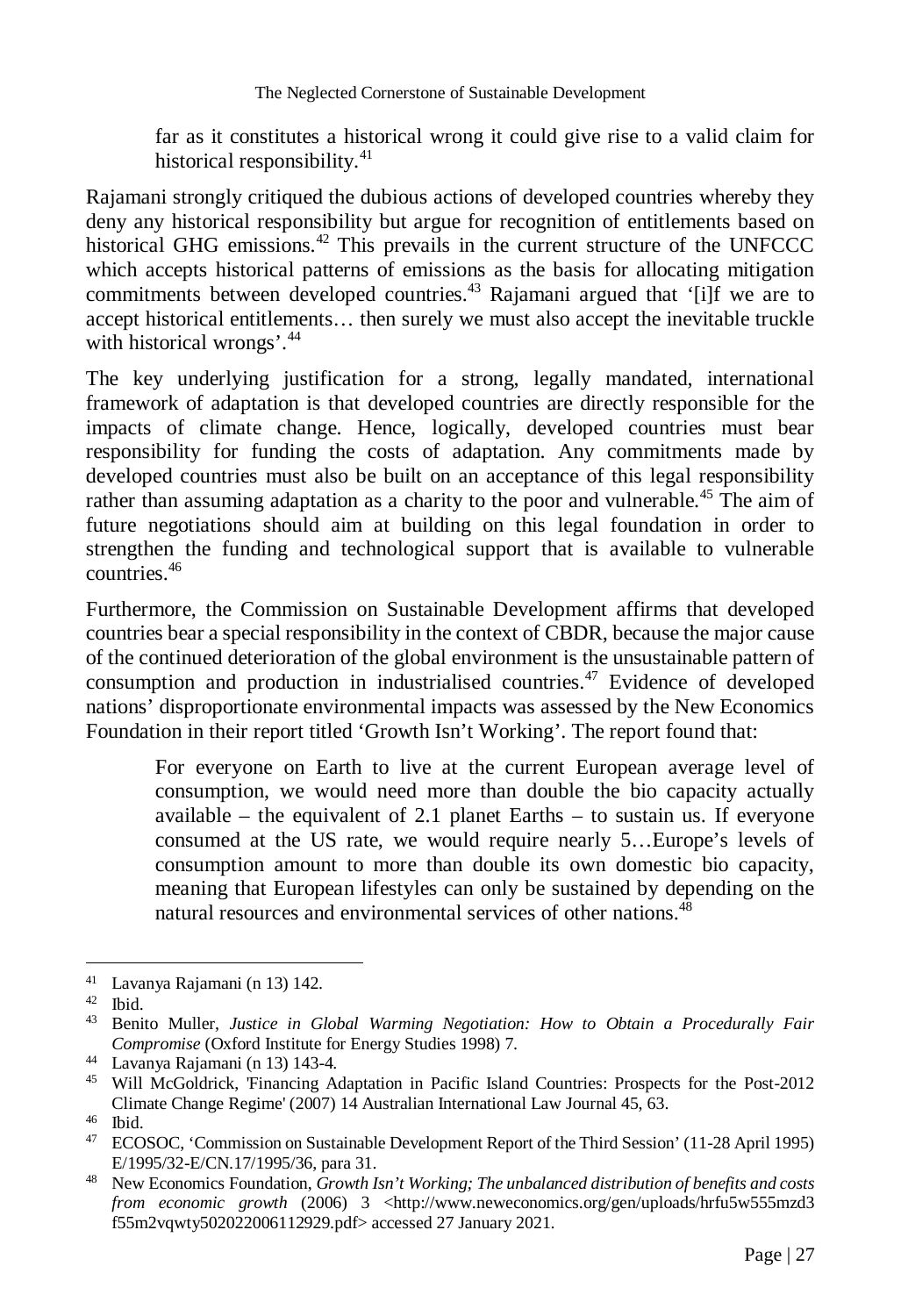Accordingly, the consumption levels of developed countries would not be sustainable if such levels were evident across the globe; thus development must be sustainable and pursued in light of the principle of CBDR. The report further noted that:

…the benefits of economic growth accrue only very weakly to the poorest members of the global community. The costs of growth, however, for example in the consequences of global warming, fall disproportionately on the poorest.<sup>49</sup>

These findings provide clear evidence that the majority of the burden to ensure sustainable development and differentiated responsibilities should fall on the developed states. The Hague Declaration 1989, the General Assembly Resolution 44/228, 1989, and the Beijing Declaration 1991 highlight the fact that industrialised countries have a disproportionate impact on the environment and therefore special obligations to take response measures. GA Resolution 44/228 drew attention to the fact that 'the major cause of the continuing deterioration of the global environment is the unsustainable pattern of production and consumption, particularly in industrialised countries' and noted that 'the responsibility for continuing, reducing and eliminating global environmental damage must be borne by the countries causing such damage, must be in relation to the damage caused and must be in accordance with their respective capabilities and responsibilities'.<sup>50</sup>

As Rajamani argues, States have a customary international law obligation to 'ensure that activities within their jurisdiction and control respect the environment of other States or of areas beyond national control'.<sup>51</sup> The ICJ in *Legality of the Threat or Use of Nuclear Weapons*, holds that this notion is 'part of the corpus of international law relating to the environment'.<sup>52</sup> The ICJ also noted in the *Corfu Channel Case* that it is a general and well-recognised principle that every State has an 'obligation not to allow knowingly its territory to be used contrary to the rights of other States'.<sup>53</sup> Drawing on these principles, Rajamani argues that international law recognises and holds States responsible for current contributions to environmental degradation.<sup>54</sup>

## **D. Capacity to Take Remedial Measures**

Of particular interest is the debate regarding the second limb of CBDR; differentiated responsibility due to economic and technological capacity. Differentiation as a result of economic and technological capacity is not a new concept in international law. Differential demands appeared in the Treaty of Versailles (1919) in which the International Labour Organisation (ILO) recognised that 'differences of climate, habits and customs, of economic opportunity and industrial tradition, make strict uniformity

 $\overline{a}$  $49$  Ibid.

<sup>50</sup> UNGA Res 44/228 (22 December 1989) UN Doc A/RES/44/228; Lavanya Rajamani (n 13) 131.

<sup>51</sup> Lavanya Rajamani (n 13) 143-4,

<sup>52</sup> *Legality of the Threat or Use of Nuclear Weapons* (Advisory Opinion) [1996] ICJ Rep 226, 241-2.

<sup>53</sup> *Corfu Channel Case (UK v Albania)* [1949] ICJ Rep 3, 22.

<sup>54</sup> Lavanya Rajamani (n 13) 144.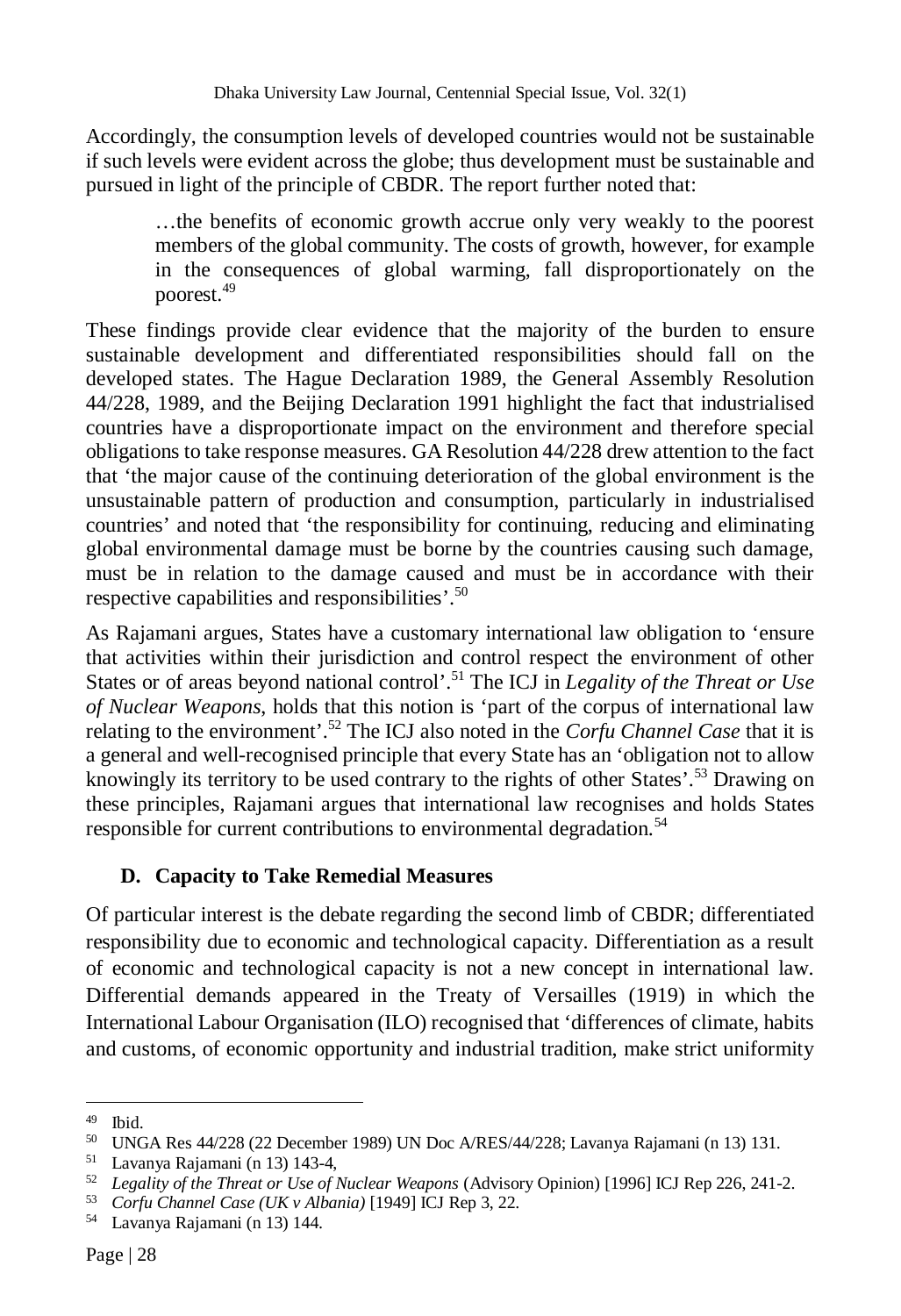in the conditions of labour difficult of immediate attainment'.<sup>55</sup> In 1965, the Contracting Parties of the General Agreement on Tariffs and Trade (GATT) added provisions to encourage non-reciprocal trade concessions in favour of developing countries and even, in 1979, expressly enable 'differential and more favourable' tariff treatment.<sup>56</sup> Simultaneously, in the late 1960s and the early 1970s developing countries called for the New International Economic Order (NIEO) to establish a legal regime of positive discrimination in favour of developing countries.<sup>57</sup> Though the attempt failed in strong opposition from developed countries, this principle of differentiated responsibility is enshrined in international environmental instruments since the Stockholm Declaration<sup>58</sup> and also found its place in many treaties.<sup>59</sup>

The United States has interpreted Principle 7 of the Rio Declaration to 'acknowledge "the special leadership role of developed countries" due to their "wealth, technical expertise and capabilities".<sup>60</sup> The United States' interpretative statement also emphasized that Principle 7, 'does not imply a recognition…of any international obligations...or any diminution in the responsibility of developing countries<sup>'61</sup> thus departing from the Principle 7's text, which clearly states the existence of common but differentiated responsibilities – including different roles for developing nations. During the negotiations of the UNFCCC, developed countries opposed any language pertaining to contribution to environmental degradation.<sup>62</sup>

The question of capacity has varying views. As Weiss notes, the positive correlation of capacity and environmental degradation is questionable, as India, Brazil and China

 $\overline{a}$ <sup>55</sup> Constitution of the International Labour Organisation, June 28, 1919, art 427, 49 Stat. 2712, 2733-34, 225 Consol. T. S. 188, 385.

<sup>56</sup> *Differential and More Favourable Treatment Reciprocity and Fuller Participation of Developing Countries – Decision of 28 November 1979 L/4903* <https://www.wto.org/english/docs\_e/legal\_e/ enabling1979\_e.htm> accessed 27 January 2021.

<sup>57</sup> Lavanya Rajamani (n 13) 17.

<sup>&</sup>lt;sup>58</sup> Principle 12 of the Stockholm Declaration endorsed 'taking into account the circumstances and particular requirements of developing countries and any costs which may emanate from their incorporating environmental safeguards into their development planning and the need for making available to them, upon their request, additional international technical and financial assistance for this purpose'. Principle 6 of the Rio Declaration states: 'The special situation and needs of developing countries, particularly the least developed and those most environmentally vulnerable, shall be given priority'. Principle 7 of the Rio Declaration states that the CBDR principle also upholds the principle of differentiated responsibility.

<sup>59</sup> See, eg, United Nations Convention on the Law of the Sea, (adopted 10 December 1982, entered into force 16 November 1994) 1833 UNTS 3 (UNCLOS) art 207; Vienna Convention on the Law of Treaties (adopted 22 May 1969, entered into force 27 January 1980) 1155 UNTS 331 (VCLT) art 2; UNFCCC (n 28) art 3(2).

 $^{60}$  Duncan French (n 38) 37.<br> $^{61}$  Ibid

Ibid.

 $62$  Lavanya Rajamani (n 13) 137. Christopher D. Stone justified the action of the US in his observation: 'the sense of the Senate does not appear to oppose CBDR in principle … many senators are agreeable to subjecting developing countries to less restrictive constraints … as long as they make some commitments on paper': Christopher D. Stone (n 18) 280.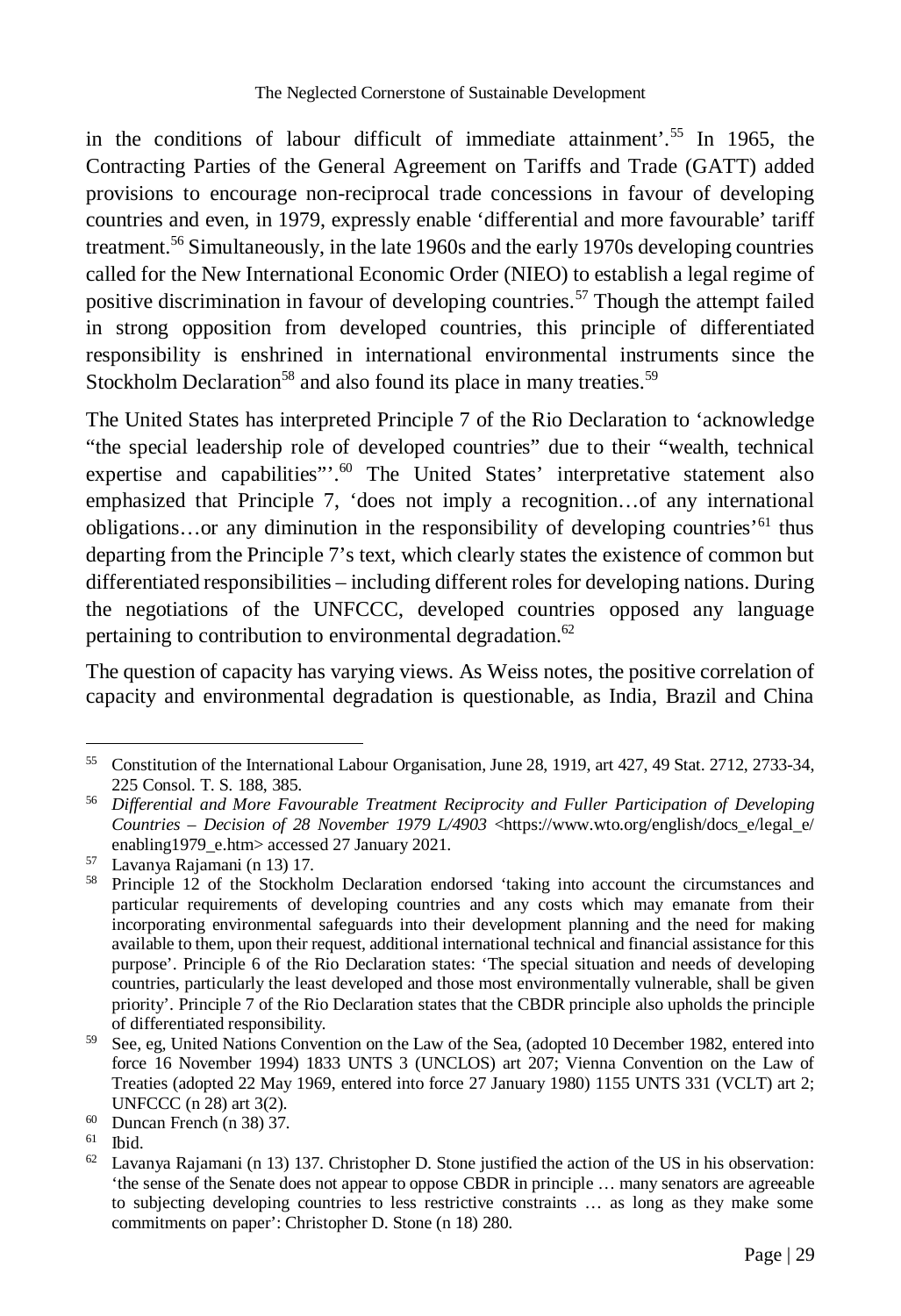may be major contributors to environmental damage, but their capacity for remedying the problem may not be able to match their contribution.<sup>63</sup> It has also been criticised by Biniaz, who argues that the application of CBDR leads to laziness in the negotiating process of international agreements as developing countries assume its application and refuse to comply.<sup>64</sup> It is argued that capacity should not be viewed as separate from the other limbs of CBDR and should be rigorously applied to all states, including developing states as their capacity increases. In the environmental regime, the CBDR principle is implemented through redistribution of resources. It is a significant means of differentiating between countries within international environmental agreements. Resource redistribution can mainly be realised by allocation of financial assistance, transfer of technology and capacity building.<sup>65</sup> This article investigates financial assistance and at technology transfer in the following parts as examples of the application of the CBDR principle and its implications for sustainable development.

### **IV. OPERATION OF CBDR THROUGH CLIMATE CHANGE ADAPTATION FINANCE**

## **A. Defining Adaptation Finance and its Emergence through the UNFCCC**

The IPCC defines climate change adaptation as an 'adjustment of natural or human systems in response to actual or expected climatic stimuli or their effects, which moderates harm or exploits beneficial opportunities'.<sup>66</sup> A report of the LDC Expert Group states that adaptation involves reducing the impacts of climate change that are happening now and increasing resilience to future impacts, taking into account the urgent and immediate needs of developing countries that are particularly vulnerable.<sup>67</sup> Adaptation can take the form of activities designed to enhance the adaptive capacity of the respective system, or actions that modify socio-economic and environmental systems to avoid or minimize the damage caused by climate change. Methods for achieving these include implementing new activities that are exclusively in response to climate change, or the modification of existing activities to make them more resilient to future climate change risks (i.e. 'climate-proofing').<sup>68</sup> Further, adaptive capacity refers to the potential or ability of a system (social, ecological, economic, or an

 $\overline{a}$ <sup>63</sup> Edith Brown Weiss, 'The Rise and Fall of International Law' (2000) 69 Fordham Law Review 345, 368.

<sup>64</sup> Susan Biniaz, 'Common But Differentiated Responsibilities in Perspective' (2002) 96 American Society of International Law Proceedings 359, 363.

<sup>&</sup>lt;sup>65</sup> Tuula Honkonen, The Principle of Common but Differentiated Responsibility in Post-2012 Climate Negotiations' (2009) 18(3) Review of European, Comparative and International Environmental Law 257, 258.

<sup>66</sup> Intergovernmental Panel on Climate Change (IPCC), *Working Group 1 Contribution to the Fourth Assessment Report of the IPCC: The Physical Science Basis, Summary for Policy Makers* (Cambridge University Press 2007) 869 < https://www.ipcc.ch/site/assets/uploads/2018/02/ar4-wg1-spm-1.pdf> accessed 28 January 2021.

<sup>67</sup> LDC Expert Group, 'Best Practices and Lessons Learned in Addressing Adaptation in the Least Developed Countries through the National Adaptation Programme of Action Process' vol 1 (UNFCCC 2011) 10 <https://unfccc.int/resource/docs/publications/ldc\_publication\_bbll\_2011.pdf> accessed 28 January 2021.

<sup>68</sup> Ibid.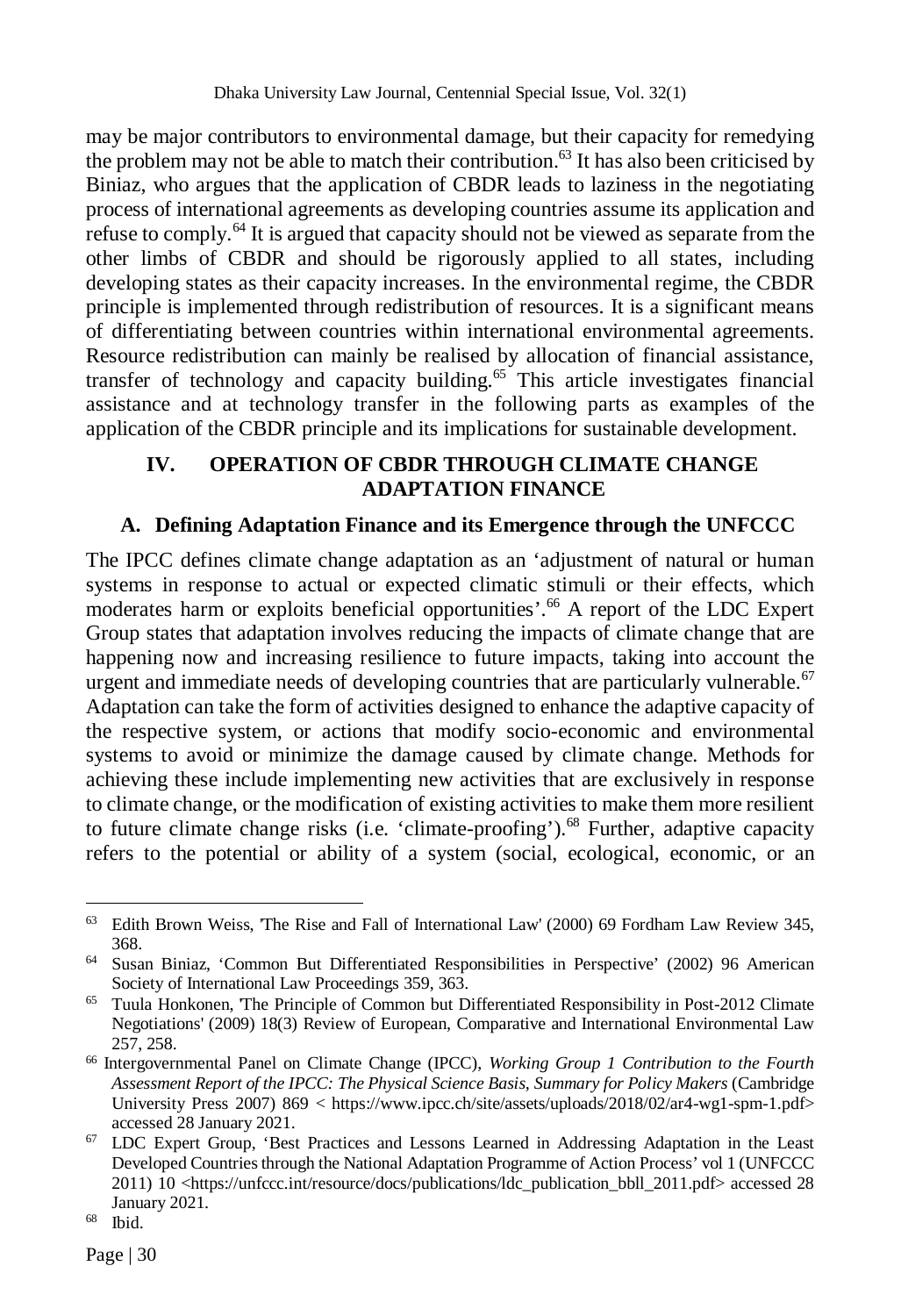integrated system such as a region or community) to minimize the effects or impacts of climate change, or to maximize the benefit from the positive effects of climate change.<sup>69</sup> Such broad definitions to help visualise climate change adaptation allow some degree of flexibility as our understanding of adaptation develops, however it can also lead to different expectations with funding implications.<sup>70</sup>

Adaptation finance is critical as many of the most vulnerable communities and individuals are among the world's poorest.<sup>71</sup> Vulnerable countries must secure financial support in order to be able to anticipate and react to the adverse effects of climate change.<sup>72</sup> As Article 8 of the Copenhagen Accord recognises:

Funding for adaptation will be prioritized for the most vulnerable developing countries, such as the least developed countries, small island developing States and Africa.

Adaptation finance has been operationalised through various international instruments. UNFCCC Article 3(1) places a duty to assist on the basis of the capability and provides a correspondence right to assistance for those with limited capability to deal with climate change. Furthermore, article 2 creates responsibilities to pursue the natural adaptation of ecosystems, thus implying that negative outcomes resulting from climate change can be avoided if stabilisation of GHG concentrations enables natural adaptation of ecosystems, food production and sustainable development.<sup>73</sup>

Under Article 4(1)(b) of the UNFCCC*,* all Parties are required to 'formulate implement, publish and regularly update ... measures to facilitate adequate adaptation to climate change'. Article  $4(1)(e)$ –(f) commits the Parties to cooperate in adaptation planning and to incorporate climate change considerations into their economic, social and environmental policies so as to minimise adverse effects on public health, environmental quality and on mitigation and adaptation measures. In line with the principle of differentiated responsibilities and adaptive capabilities, Article 4(3) of the Convention also requires that developed countries provide 'the agreed full incremental costs' incurred by developing countries in complying with their reporting obligations. Article 4(4) commits developed countries 'to assist developing country Parties that are particularly vulnerable to the adverse effects of climate change in meeting costs of adaptation to those adverse effects'. Article 4(8) requires that all countries 'give full consideration to what actions are necessary under the Convention, including actions related to funding, insurance and the transfer of technology, to meet the specific needs

 $\overline{a}$ <sup>69</sup> LDC Expert Group, 'Step-by-Step Guide for Implementing National Adaptation Programmes of Action' (UNFCCC 2009) 3 <https://unfccc.int/resource/docs/publications/ldc\_napa2009.pdf> accessed 28 January 2021.

<sup>70</sup> Rosalind Cook, 'Legal Responses for Adaptation to Climate Change: The Role of the Principles of Equity and Common but Differentiated Responsibility' (MA Thesis, University of Utrecht, May 2010).

<sup>71</sup> Intergovernmental Panel on Climate Change (IPCC) (n 66).

 $72$  Nicola Peart, 'Dispute in Climate Change Adaptation Finance - Towards a Convergent Outcome for the COP-15' (2009) European Energy and Environmental Law Review 307, 308.

<sup>73</sup> Jouni Paavola and W. Neil Adger, 'Fair Adaptation to Climate Change' (2006) 56 Ecological Economics 594, 598.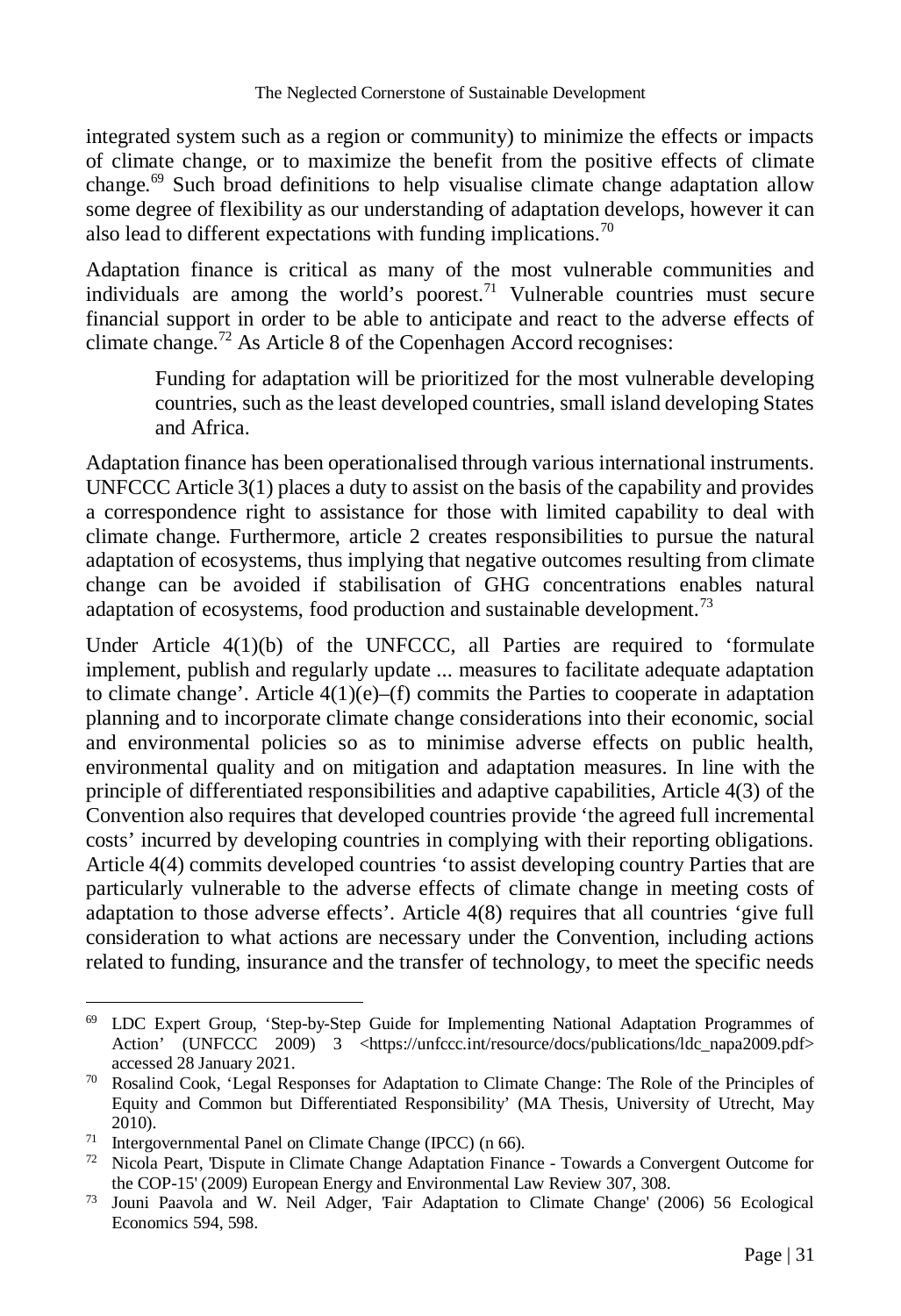and concern of developing country Parties arising from the adverse effects of climate change'.

To support these important commitments, Article 11 of the UNFCCC establishes a financial mechanism by setting forth it general characteristics and governance. Article 11 is to be read in conjunction with Article 21(3) which entrusts the Global Environment Facility (GEF) with the operation of the financial mechanism. The GEF is guided by COP decisions that decide upon programme priorities and eligibility requirements for funding – in conjunction with advice from the Subsidiary Body for Implementation (SBI) under the UNFCCC. This was further strengthened at COP 16 where the Green Climate Fund (GCF) was established and designated an operating entity of the financial mechanism under Article 11 of the Convention.<sup>74</sup>

Parties to the Convention also established specific funds, namely the Least Developed Country Fund (LDCF) and the Special Climate Change Fund (SCCF). The GEF Trust Fund historically lacked a formal operational procedure within its climate change focal area. The GEF is subject to certain criteria including securing global environmental benefits. Satisfying this criterion has proven to be a significant challenge as most adaptation projects generally only carry local benefits.

The SCCF and LDC Funds were created following COP 7, 2001 and continue to serve the Paris Agreement. These funds are supported through discretionary pledges from donors only. Further, funding hinges upon approval of the adaptation project from the donor nation and the preferences of developed countries might not accord with adaptation needs. Both the LDCF and SCCF are operated by the GEF. Additionally, the Adaptation Fund (AF) is a self-standing fund established under the Kyoto Protocol to finance concrete climate change adaptation projects and programs based on the needs, views and priorities of developing countries. This fund has also served the Paris Agreement since 1 January 2019 in accordance with decisions 13/CMA.1 and 1/CMP.14.

However, the central provision of the UNFCCC, article 4(4), remains ambiguous and provides no clear objective guidance on how developed countries can fulfil their obligations, or whether compliance is achieved at 'full incremental costs' or merely costs as agreed.<sup>75</sup> Given the lack of clear guidance to achieve compliance, the climate change adaptation finance provisions of the UNFCCC fails to achieve the principles and objectives of CBDR and obligations that ensure that developed countries – which have the capacity to provide assistance - provide equitable relief given the context of historical contributions that developed countries have made to the existing climate crisis.

## **B. The Paris Agreement**

The Paris Agreement is distinct from the UNFCCC and its Kyoto Protocol by

<sup>74</sup> UNFCCC, 'Report of the Conference of the Parties' (15 March 2012) FCCC/CP/2011/9/Add.1, annex ('Governing Instrument for the Green Climate Fund')

<sup>75</sup> Lavanya Rajamani (n 13).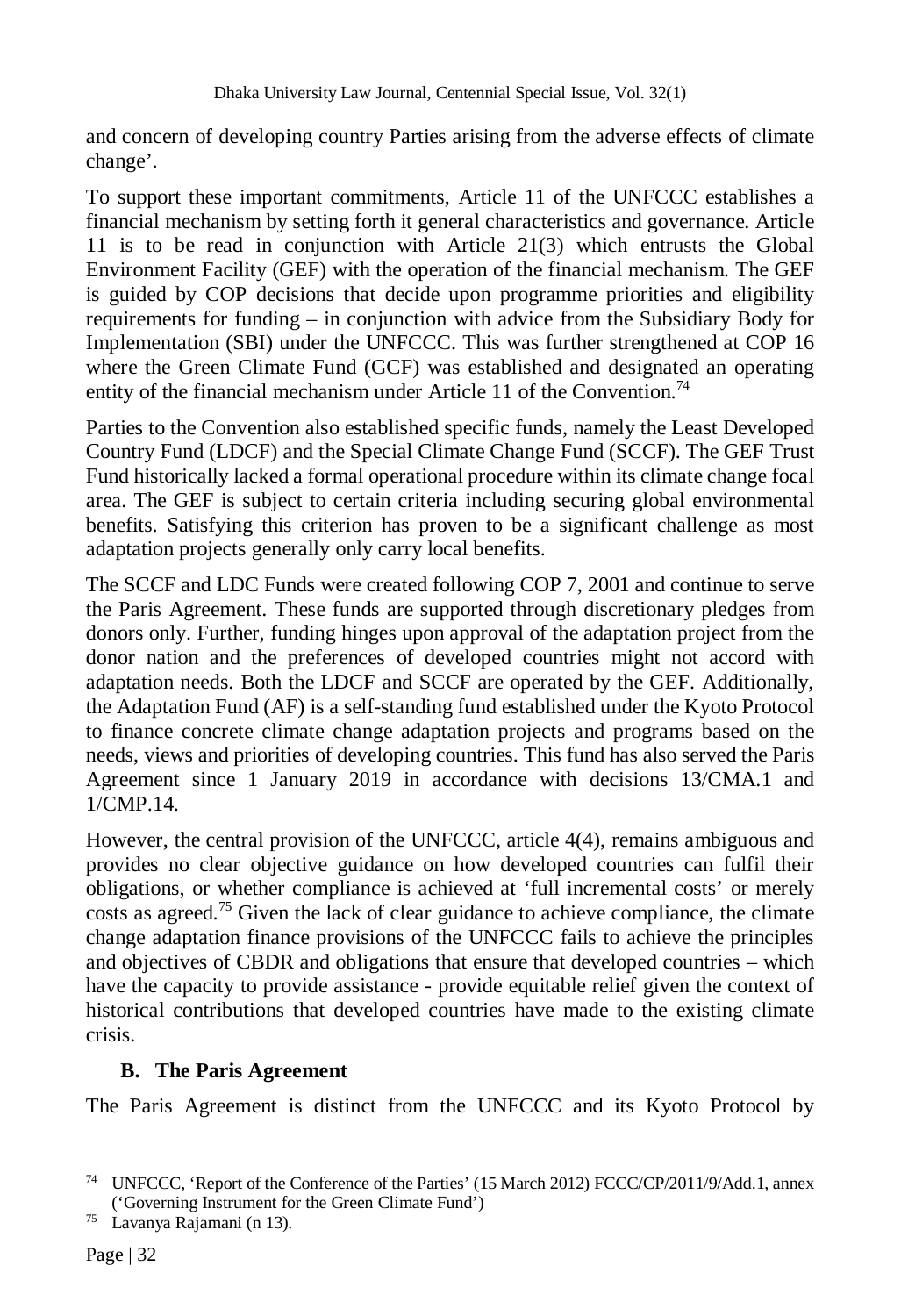emphasising the importance of climate change adaptation.<sup>76</sup> This goal is intended to contribute to sustainable development by 'enhancing adaptive capacity, strengthening resilience and reducing vulnerability to climate change'.<sup>77</sup> Further, while the Paris Agreement notes that 'Parties should strengthen their cooperation on enhancing action on adaptation',<sup>78</sup> it also emphasises 'the importance of taking into account the needs of developing country Parties'.<sup>79</sup> This recognition of the need for differential treatment for developing countries on the basis of their particular vulnerabilities to the adverse effects of climate change and need for support on adaptation efforts, is reminiscent of the capacity limb of CBDR.

Despite this, the Paris Agreement's provisions for climate change adaptation finance are limited, inhibiting the potential benefits of CBDR for achieving sustainable development. While Article 9 of the Agreement requires developed countries to 'provide financial resources to assist developing country Parties with respect to both mitigation and adaptation', $80$  it only imposes a general obligation for the provision of 'continuous and enhanced international support' to developing countries.<sup>81</sup> Developed countries continue to enjoy a large degree of autonomy when determining their adaptation finance commitments, undermining the principle of CBDR. For this reason, the Paris Agreement has failed to address the continuing disagreements between the North and the South, further entrenching the 'dividing lines between developing and developed countries'.<sup>82</sup>

## **V. OPERATION OF CBDR THROUGH TECHNOLOGY TRANSFER PROVISIONS**

As similar to adaptation finance, access to technology remains one of the most significant roadblocks for developing countries to fulfil their ecological sustainable development aspirations. The lack of technology provides an impediment for developing countries' economies from innovating their way towards lower carbon emissions. Furthermore, given their smaller economies of scale compared to developed countries, developing countries remain locked in and rely on advanced economies to continue to develop new technological solutions to mitigate and adapt to a changing climate.

## **A. UNFCCC and the Kyoto Protocol**

Technology transfer provisions feature prominently within the international legal framework and reflect the important role that environmentally sound technologies

<sup>&</sup>lt;sup>76</sup> Paris Agreement (n 31) art 7(1).<br>
<sup>77</sup> Ibid

 $\frac{77}{78}$  Ibid.

Ibid, art  $7(7)$ .

 $79$  Ibid, art 7(6).

<sup>80</sup> Ibid, art 9(1).

 $81$  Ibid, art 7(13).

<sup>82</sup> Yulia Yamineva, 'Climate Finance in the Paris Outcome – Why Do Today What You Can Put off Until Tomorrow?' (2016) 25(2) Review of European, Comparative and International Environmental Law 174, 185.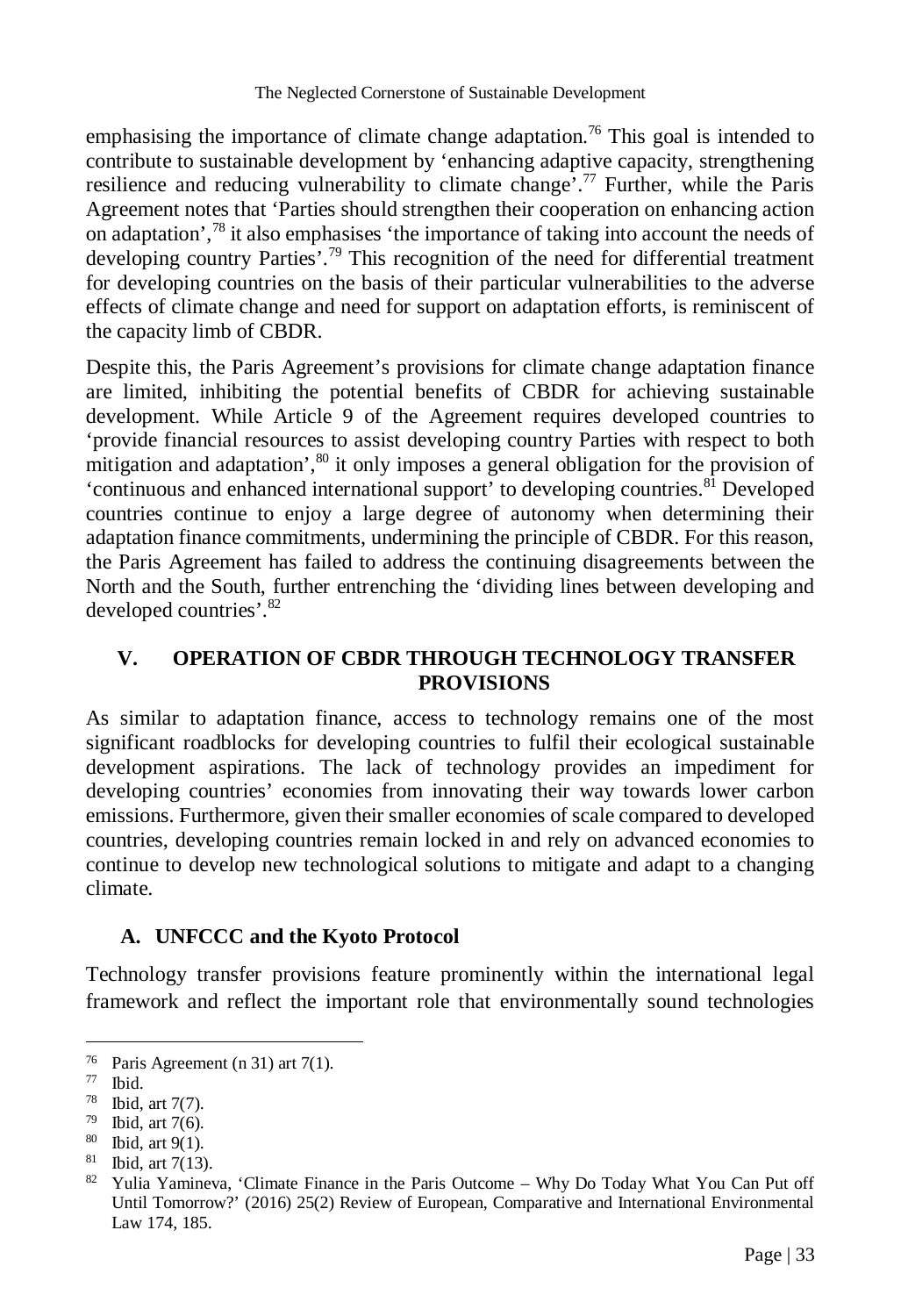( $'ESTs'$ ) have in combating climate change and promoting sustainable development.<sup>83</sup> Since its inception in 1992, technology transfer has featured as 'one of the main pillars of the UNFCCC'.<sup>84</sup> The UNFCCC has developed a broad framework for technology transfer that requires all Parties to, inter alia, '[p]romote and cooperate in the development, application and diffusion, including transfer, of technologies, practices and processes that control, reduce or prevent anthropogenic emissions of greenhouse gases'.<sup>85</sup>

The UNFCCC aims to facilitate technology transfer to developing countries through articles 4.5 and 4.7 which recognise technology transfer as an essential tool for assisting developing countries to reduce their GHG emissions. $86$  Article 4.5 of the UNFCCC aims to uphold the CBDR principle, which sheds light on the UNFCCC's objective of achieving 'substantive equity, international solidarity and assistance'.<sup>87</sup> Whereas other multilateral environmental agreements (MEAs) use language such as 'encouraging' and 'facilitating' the transfer of ESTs as a form of 'mere diplomatic cosmetics',<sup>88</sup> the UNFCCC utilises the term 'shall', indicating the intention of the Parties to create binding legal obligations on developed country Parties.<sup>89</sup> Nevertheless, the Article's use of the term 'as appropriate' appears to suggest that the obligation imposed by Article 4.5 should be implemented in accordance with developed countries' 'international obligations and national legislation'.<sup>90</sup>

The technology transfer commitments within the Convention are further strengthened by Article 4.7. This article has been described as the 'conditionality clause' as it makes implementation of the UNFCCC's commitments from developing countries contingent 'on the effective implementation by developed country parties of their commitments' to transfer technology.<sup>91</sup> The provision demonstrates the 'political reality' for developing countries in their hesitance to be bound by commitments under the Convention without being provided with the adequate technological support required

 $\overline{a}$ <sup>83</sup> John H. Barton, *Mitigating Climate Change through Technology Transfer: Addressing the Needs of Developing Countries, Energy, Environment and Development Programme* (Programme Paper 08/02, Chatham House 2008) 2.

<sup>84</sup> Ahmed Abdel-Latif, 'Intellectual Property Rights and the Transfer of Climate Change Technologies: Issues, Challenges, A way Forward' (2015) 15(1) Climate Policy 103, 104.

<sup>85</sup> UNFCCC (n 28) art  $4(1)(c)$ .

<sup>86</sup> Chen Zhou, 'Can intellectual property rights within climate technology transfer work for the UNFCCC and the Paris Agreement?' (2019) 19(1) International Environmental Agreements: Politics, Law and Economics 107, 109.

 $\frac{87}{88}$  Ibid.

<sup>88</sup> Gaetan Verhoosel, 'Beyond the Unsustainable Rhetoric of Sustainable Development: Transferring Environmentally Sound Technologies' (1998) 11(1) Georgetown International Environmental Law Review 66.

<sup>89</sup> Wei Zhuang, *Intellectual Property and Climate Change: Interpreting the TRIPS Agreement for Environmentally Sound Technologies* (Cambridge University Press 2017) 83.

 $^{90}$  Ibid 85.<br> $^{91}$  Chen 71

Chen Zhou (n 86) 109; UNFCCC (n 28) art 4.7.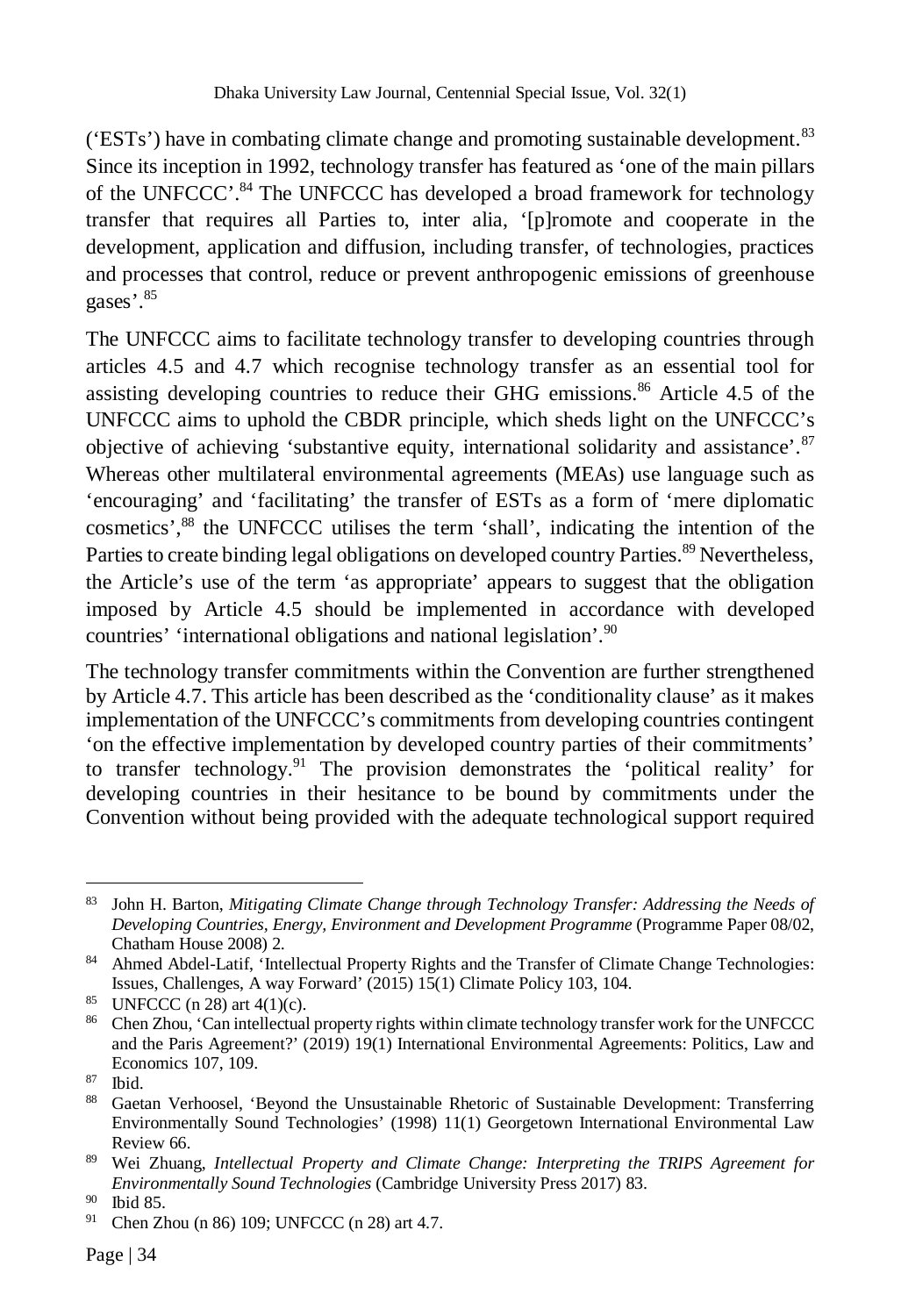to facilitate their sustainable development.<sup>92</sup> In this vein, failure to transfer technology in accordance with the Convention may result in a material breach,  $93$  as the provision can be said to be 'essential to the accomplishment of the object or purpose of the treaty'.<sup>94</sup> However, material breach is unlikely to result in sanctions being imposed on developed country Parties, and the provision can therefore be said to 'lack teeth'.<sup>95</sup>

Supplementary protocols and agreements are important instruments that operationalise the UNFCCC and assist Parties to implement the Convention.<sup>96</sup> For example, Articles 3.14 and 10(c) of the Kyoto Protocol reinforce the importance of technology transfer by committing all Parties to '[c]ooperate in the promotion of effective modalities for the development and diffusion of...environmentally sound technologies'.<sup>97</sup> Article 11 further highlights the burden sharing nature of technology transfer provisions and in this way reflects that technology transfer forms part of the common but differentiated responsibility of developed country Parties. Overall, the Protocol 'clarifies, strengthens and expands' the scope of the Convention's commitments for the transfer of ESTs.<sup>98</sup> In an attempt to enhance the implementation of technology transfer, the Protocol also requires 'enabling environments' for the private sector to be created in order to promote and enhance the transfer to ESTs.<sup>99</sup>

#### **B. Paris Agreement**

The Paris Agreement was developed with the primary objective of limiting the rise of global temperature to well below 2 degrees above pre-industrial levels.<sup>100</sup> In achieving this aim, the Agreement reaffirmed the importance of technology development and transfer in enhancing climate change mitigation and adaptation through the reduction of GHG emissions.<sup>101</sup> The Parties recognised 'the urgent need to enhance the provision of finance, technology and capacity-building support by developed country Parties'.<sup>102</sup> In acknowledgement of this, Article 10 calls for the strengthening of cooperation between countries with regard to technology development and transfer. Additionally, the Agreement established the 'technology framework' in order to further this goal and provide guidance to the Technology Mechanism established under the UNFCCC.<sup>103</sup> The technology framework is intended to strengthen the implementation of technology transfer commitments by, inter alia, 'addressing the barriers to the development and

- Kyoto Protocol (n 31) art  $10(c)$ .
- <sup>98</sup> Yamin and Joanna Depledge (n 21) 306.
- <sup>99</sup> Kyoto Protocol (n 31), art 10(c).
- <sup>100</sup> Kyoto Protocol (n 31) art 2.
- $101$  Kyoto Protocol (n 31) art 10(1).

<sup>92</sup> Wei Zhuang (n 89) 86.

<sup>93</sup> VCLT (n 59) art 60.

<sup>94</sup> VCLT (n 59) art 60 para 3(b).

<sup>95</sup> Wei Zhuang (n 89) 86.

<sup>&</sup>lt;sup>96</sup> Ibid 87.<br><sup>97</sup> K voto P

<sup>102</sup> UNFCCC, 'Report of the Conference of the Parties at its Twenty-first Session' (29 January 2016) UN Doc, FCCC/CP/2015/10/Add.1, ('Decision 1/CP.21, Adoption of the Paris Agreement') 2.

 $103$  Kyoto Protocol (n 31) art 10(4).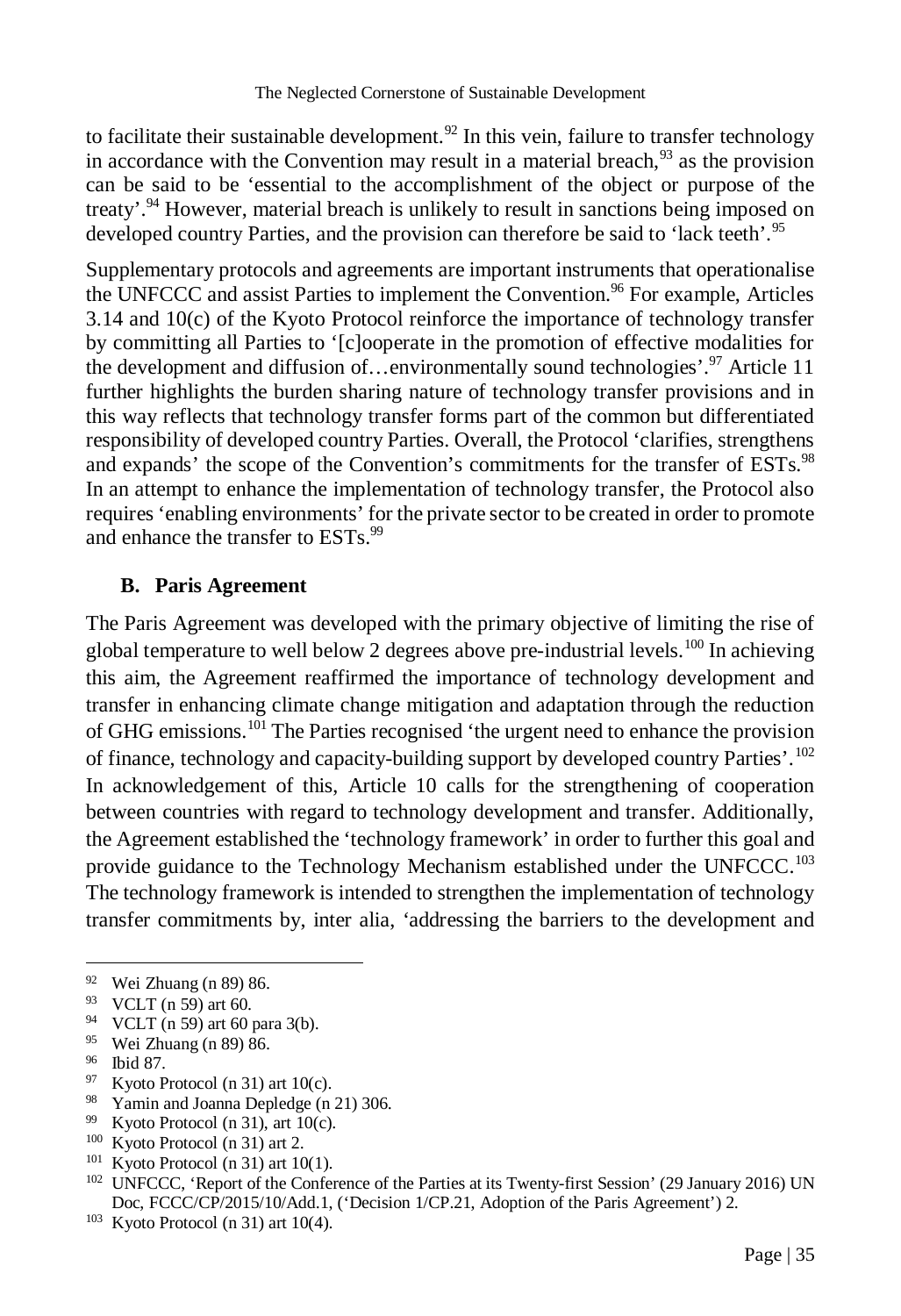transfer of socially and environmentally sound technologies'.<sup>104</sup> The Paris Agreement signifies a strengthening and reaffirming of the significant role technology transfer plays in facilitating development, sustainable practices and equitable approaches to tackling global environmental issues such as climate change.

Despite the reaffirmation of technology transfers in the Paris Agreement, effective implementation of technology transfer provisions, and in turn CBDR, remains a challenge.<sup>105</sup> Rather than relying on designating countries into different tiers both in terms of their capacity to address climate change and their historical contributions, the Paris Agreement relies on Nationally Determined Contributions (NDCs) to outline what steps that countries are taking to address climate change mitigation and adaptation. However, many developing countries are outlining implementation plans which are contingent on external funding from developed countries. With developed countries failing to outline their financial contributions and technology transfers under the Technology Mechanism, there remains no accountability when NDCs are assessed.<sup>106</sup> As identified by Pauw, developed countries must indicate their financial and technology transfer commitments within their NDCs so that they remain accountable for the commitments that are made towards CBDR.

Effective technology transfer is further impeded by the fact that the actual ownership of the technology, including the "know how" in the production process is in the hands of private ownership and subject to trade secrecy and intellectual property rights,<sup>107</sup> and therefore also their use is subject to the payment of royalties and user licensing fees, when such technology is diffused on commercial market terms.<sup>108</sup> It can be seen that whilst technology transfer provisions have been developed in recognition of the CBDR principle and its philosophical bases such as intragenerational equity, the operation of such provisions in practice is impacted by a number of factors that limit treaty implementation and, in turn, hinder the achievement of sustainable development.

Finally, technology transfer in other related international agreements remain ambiguous and provide no clear pathway for realisation. As noted by Neumeyer, 'with such ambiguity built into the system of treaty making, developed countries could on the whole get away without making any specific or substantial commitments' to

<sup>104</sup> UNFCCC (n 102) para 67.

<sup>105</sup> Wei Zhuang (n 89) 79.

<sup>106</sup> Pieter Pauw, 'Subtle Differentiation of Countries' Responsibilities' under the Paris Agreement' (2019) 5(86) Palgrave Communications <https://www.nature.com/articles/s41599-019-0298-6#citeas> accessed 28 January 2021.

<sup>&</sup>lt;sup>107</sup> Zainal Abidin Sanusi, 'Technology Transfer Under Multilateral Environmental Agreements:<br>Analyzing The Synergies', (Unu-Ias Working Paper No 134, 2005) 2 Analyzing The Synergies', (Unu-Ias Working Paper No 134, 2005) 2 <http://bei.jcu.cz/Bioeconomy%20folders/documents/economy/unu-ias-working-paper-no-134 technology-transfer-under-multilateral-environmental-agreements-analyzing-the-synergies> Accessed 28 January 2021.

<sup>108</sup> Ulrich Hoffmann, 'An Analysis of Effective Operationalization of Provisions on Transfer of Environmentally Sound Technologies to Developing Countries in Multilateral Environmental Agreements' (Paper presented at the 2nd Workshop of the Project on Strengthening Research and Policy-making Capacity on Trade and Environment in Developing Countries, LosBaños, Philippines, 11-13 November 1999) 5.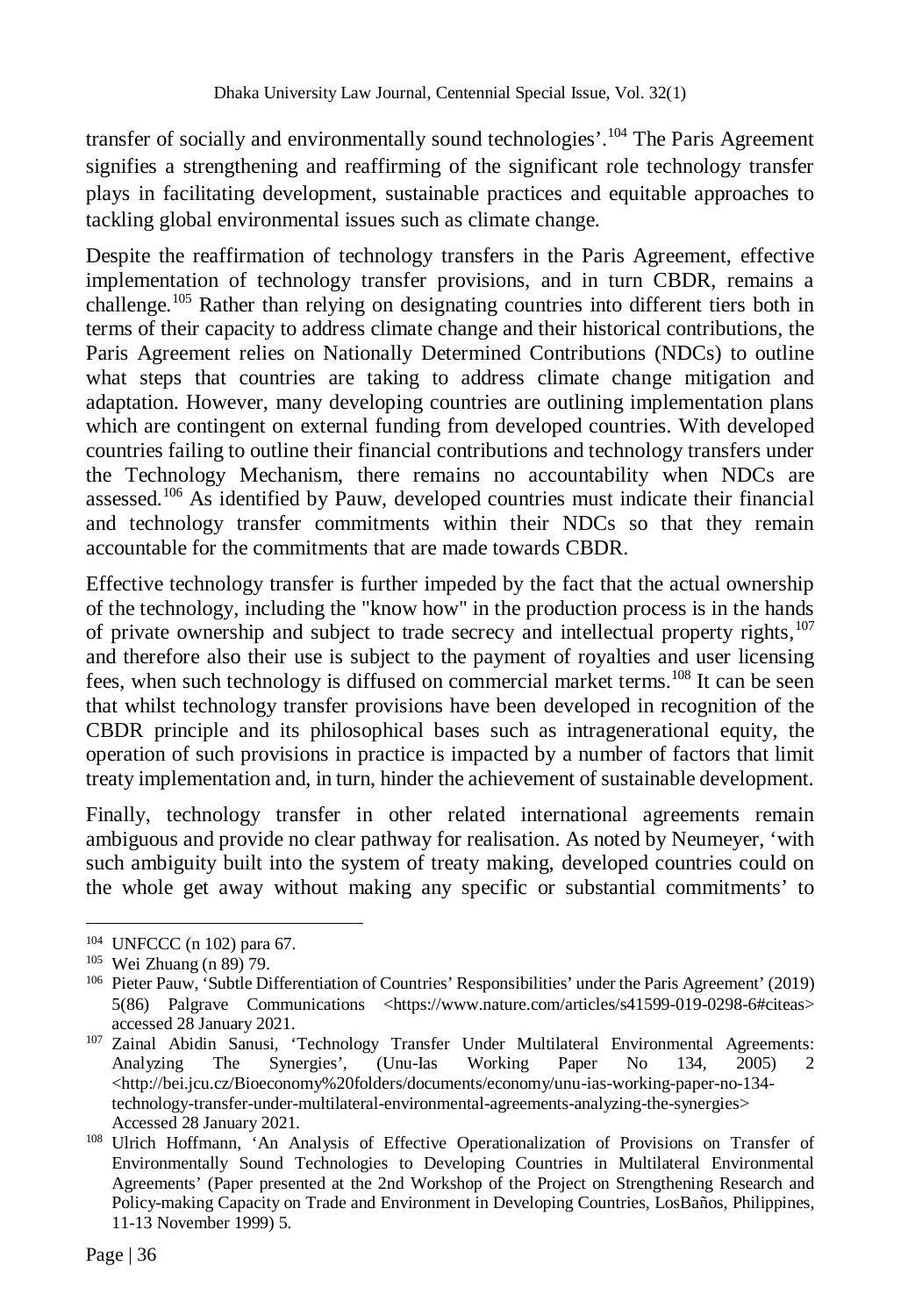provide positive measures in support of compliance and enforcement.<sup>109</sup>As a result of this ambiguity, developed countries have abrogated their responsibility to build capacity of developing countries and LDC partners. To date, technology transfer provisions within international environmental law more broadly have remained largely underutilised, and there has been no clear action to translate obligations into tangible outcomes for developing countries.

## **VI. CONCLUSION**

Sustainable development is a vital part of the current international approach to addressing climate change. However, those countries most vulnerable to the effects of climate changes are also those with the least adaptive capacity. These vulnerable countries are also historically the least responsible for climate change. The CBDR principle is therefore intended to promote fairness and equity in its recognition that while all states bear a responsibility to prevent future environmental harm, developed countries should bear the brunt of this responsibility in consideration of its relative technological and economic strength and historic contributions to environmental degradation.<sup>110</sup> In this way, climate change adaptation finance and the transfer of ESTs are seen as 'important mechanism[s] giving effect to' the CBDR principle.<sup>111</sup> However, the effective implementation of this principle is undermined by the tensions that persist between the global North and South as to the responsibility for mitigating environmental harm.<sup>112</sup> The recognition of responsibility continues to be resisted by some Northern countries that have agreed to compromise and accept differential responsibility obligations on the basis of their 'greater financial and technical capabilities' alone.<sup>113</sup> This is seen through both the large degree of autonomy that developed countries enjoy in deciding their financial commitments towards climate change adaptation, as well as failing to indicate their technology transfer commitments under the new regime of NDCs under the Paris Agreement.

Although the Paris Agreement hails a new age of identifying specific steps to mitigate and adapt against climate change, in practice CBDR places the onus on developed countries to 'take the lead' in terms of climate change action. While the links between intragenerational equity and sustainable development can be clearly shown, approaches

 $\overline{a}$ 109 Eric Neumayer, 'Multilateral Environmental Agreements, Trade and Development: Issues and Policy Options Concerning Compliance and Enforcement' (London School of Economics and Political Science 2002) 35 <www.lse.ac.uk/collections/geographyAndEnvironment/whosWho/profiles/ Science 2002) 35 <www.lse.ac.uk/collections/geographyAndEnvironment/whosWho/profiles/ neumayer/pdf/CUTS.pdf> accessed 28 January 2021.

<sup>110</sup> Shawkat Alam, 'Sustainable Development versus Green Economy: The Way Forward?' in Shawkat Alam, Sumudu Atapattu, Carmen Gonzalez and Jona Razzaque (eds), *International Environmental Law and the Global South* (Cambridge University Press 2015) 609, 618.

<sup>111</sup> Philippe Sands and Jacqueline Peel (n 17); Rio Declaration on Environment and Development (n 11) principle 7; UNFCCC (n 28) art 3(1).

<sup>112</sup> Shawkat Alam (n 110) 617.

<sup>113</sup> Ibid 618; Wei Zhuang (n 89) 81.